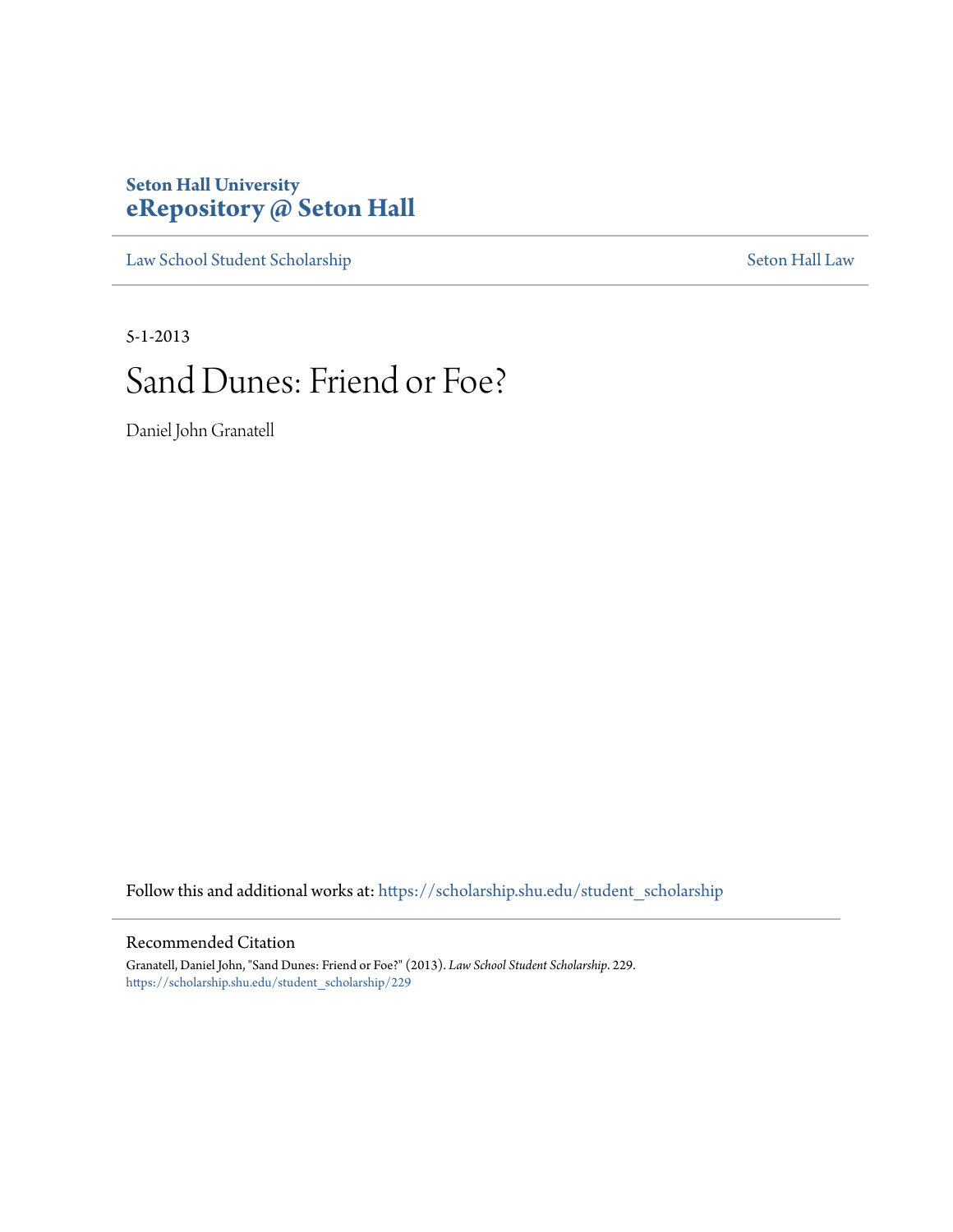## Sand Dunes: Friend or Foe? By Daniel J. Granatell

We will go town by town and if we have to start calling names out of the selfish ones who care more about their view than they care about the safety and the welfare of their neighbors, then we are going to start doing that. - Governor Chris Christie<sup>1</sup>

The State of New Jersey has historically been at the forefront of the progressive movement of individual rights. Where the Federal and State Constitution lacked adequate protection, the State government passed laws to further supplant these rights.<sup>2</sup> It appears, however, that since Hurricane Sandy the traditional mindset of New Jersey politicians has changed toward beachfront property owners.

This change of mindset has caused much tension within communities along the New Jersey Coast. The tension stems hundreds of private beachfront property owners' refusal to grant their local governments perpetual easements across sand dunes located on their property. These coastal municipalities in collaboration with the New Jersey Department of Environmental Protection ("NJDEP") and the United States Army Corps Engineers ("USACE) demand these easements as part of a pre-requisite to the receipt of federal funds.

Past attempts by municipalities to take legal action against holdouts were unsuccessful. The courts consistently found that any attempt to "take" sand dune

<sup>1</sup> Peter Haskell, *Christie Blasts 'Selfish' Homeowners Who Oppose Dunes To Protect Shore Communities*, CBS NEW YORK, Mar. 26, 2013, http://newyork.cbslocal.com/2013/03/26/christie-blasts-selfishhomeowners-who-oppose-dunes-to-protect-shore-communities/.

<sup>2</sup> William L. Kuzmin, *Eminent Domain Abuse: Now Your Land Can Be Taken For…Nothing*, New Jersey Lawyer, THE MAGAZINE, Aug. 2007, at 38, 39.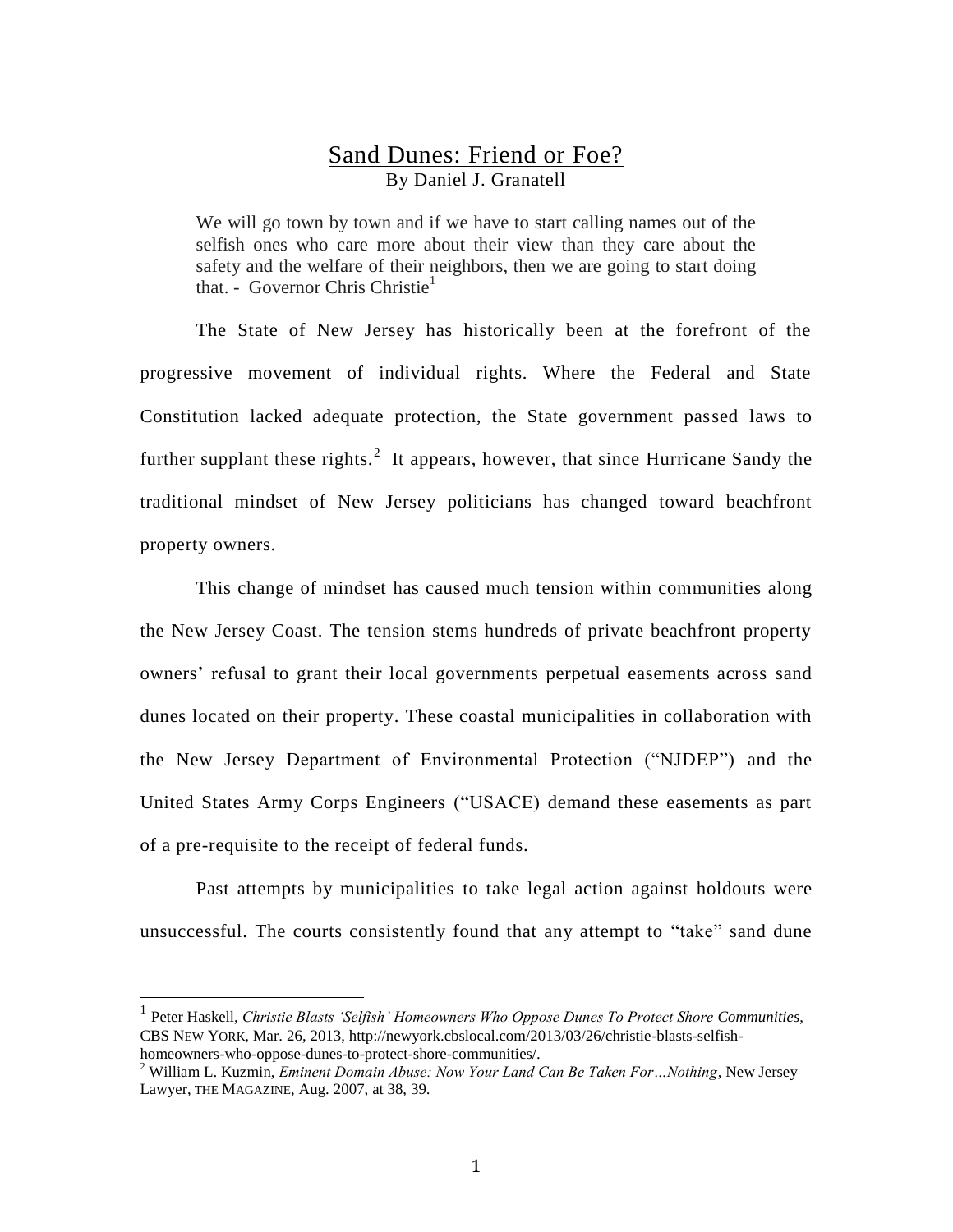property requires eminent domain proceedings and payment of just compensation. In effect, coastal municipalities sought ways to circumvent this course of action due to the heavy cost associated with the constitutional right to just compensation. This is the reason that Governor Christie and other local government officials are exerting such political pressure on beachfront property owners to grant easements.<sup>3</sup> The effectiveness of such political pressure could be seen in an upcoming New Jersey Supreme Court decision.

Pending before the New Jersey Supreme Court is *Borough of Harvey Cedars v. Karan.* 4 The main issue in that case is whether the sand dunes along the beach provide a general or specific benefit to private beachfront property owners. At the trial level and affirmed by the appellate court, it was concluded that any incremental additional storm protection provided by the dune system was a general benefit.<sup>5</sup> A reversal by the New Jersey Supreme Court will drastically change the law of eminent domain in the state of New Jersey.

This paper will **first** address the physical aspects of the sand dune system: the implementation of the New Jersey Recovery and Reinvestment Act and beach replenishment. The **second** part will examine the effects of Hurricane Sandy and the political pressures exerted on holdouts that refuse to grant perpetual easements. The **third** will focus New Jersey case law surrounding eminent domain. Specifically, this section will examine (i) eminent domain proceedings related to sand dunes, (ii) valuation of condemned property, (iii) differentiate

 $3$  Without just compensation.

<sup>4</sup> Borough of Harvey Cedars v. Karan, 40 A.3d 75 (N. J. Super. Ct. App. Div.), *cert. granted*, No. A-4555- 10T3 (N.J. 2012).

<sup>5</sup> *Id.* at 162.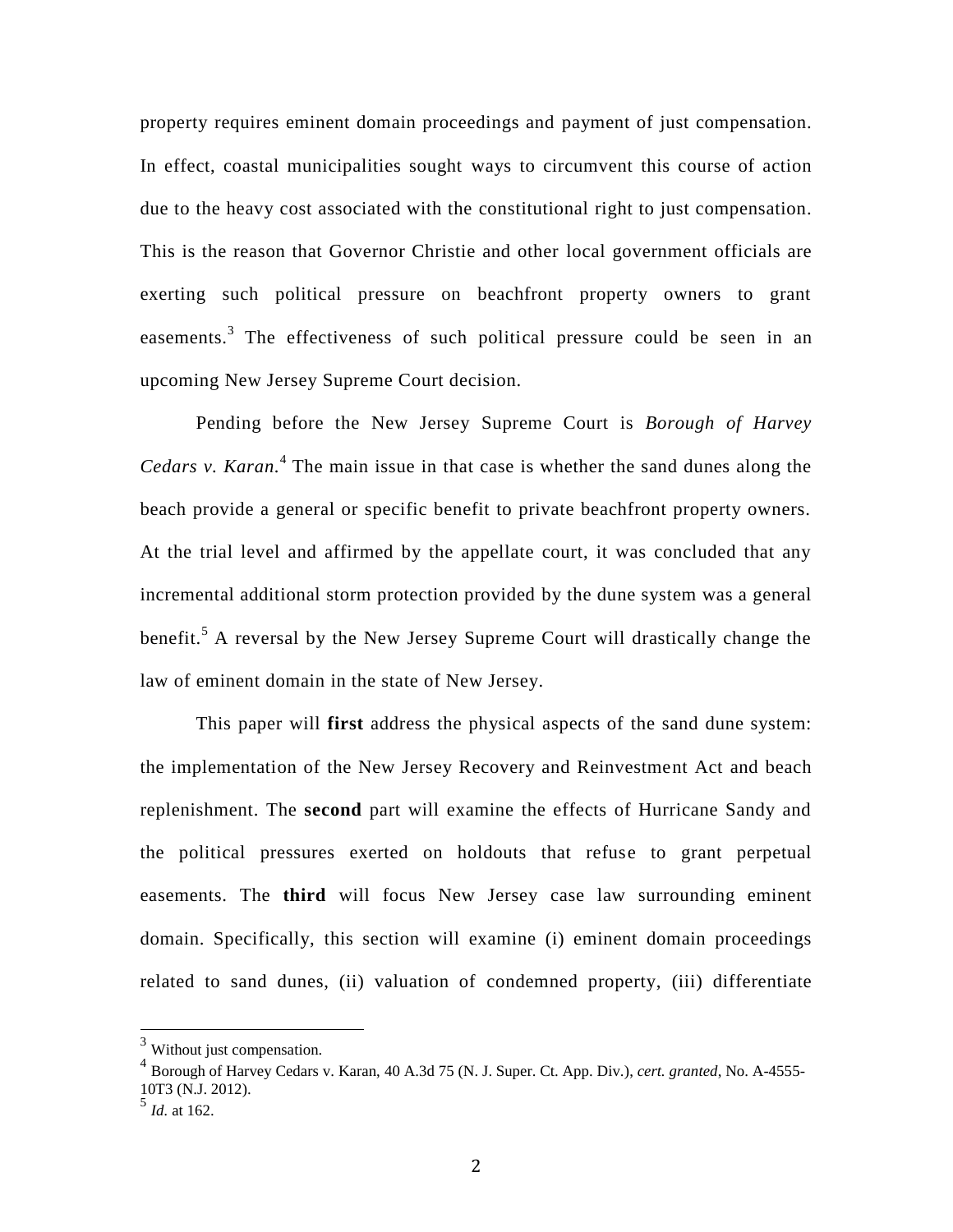general and specific benefits, and (iv) compare the sand dune system with other public uses. The **final** part will discuss potential remedies that could solve the problems between local governments and holdouts without a reversal by the New Jersey Supreme Court.

#### I. NJ Recovery and Reinvestment Act: Beach Replenishment

Shorelines are areas of unending conflict among the natural forces in wind, water, and land.<sup>6</sup> Atmospheric disturbances generate winds, which in turn causes waves to move through the ocean and break on shore, releasing energy.<sup>7</sup> A shore composed of easily displaced sediments, such as sands, gravels, or silts, will be washed in the direction of the advancing waves.<sup>8</sup> Consequently, unless the displaced sediment is replaced with an equal amount of material from other areas, the shore erodes, leading to the loss of beaches. $9$ 

The process of beach erosion is timeless and is a recurring problem that people have dealt with since they began inhabiting the coastline.<sup>10</sup> "Man, with his drive to control the shore for his own ends, often loses sight of this essential fact."<sup>11</sup> The efforts to control the shore by private citizens and government have proven difficult, if not, catastrophic at times.<sup>12</sup>

Faced with the dilemma of an eroding shoreline, coastal municipalities are typically left with threee options: (1) relocation, (2) construction of shore protection structures, or (3) beach replenishment.

l

- 8 *Id.*
- 9 *Id.* <sup>10</sup> *Id.*

 $^{12}$  *Id.* 

 $^6$  UNITED STATES ARMY CORPS OF ENGINEERS, LOW COST SHORE PROTECTION...A PROPERTY OWNER'S GUIDE 4 (1981).

<sup>7</sup> *Id.*

<sup>11</sup> UNITED STATES ARMY CORPS OF ENGINEERS*, supra,* note 6.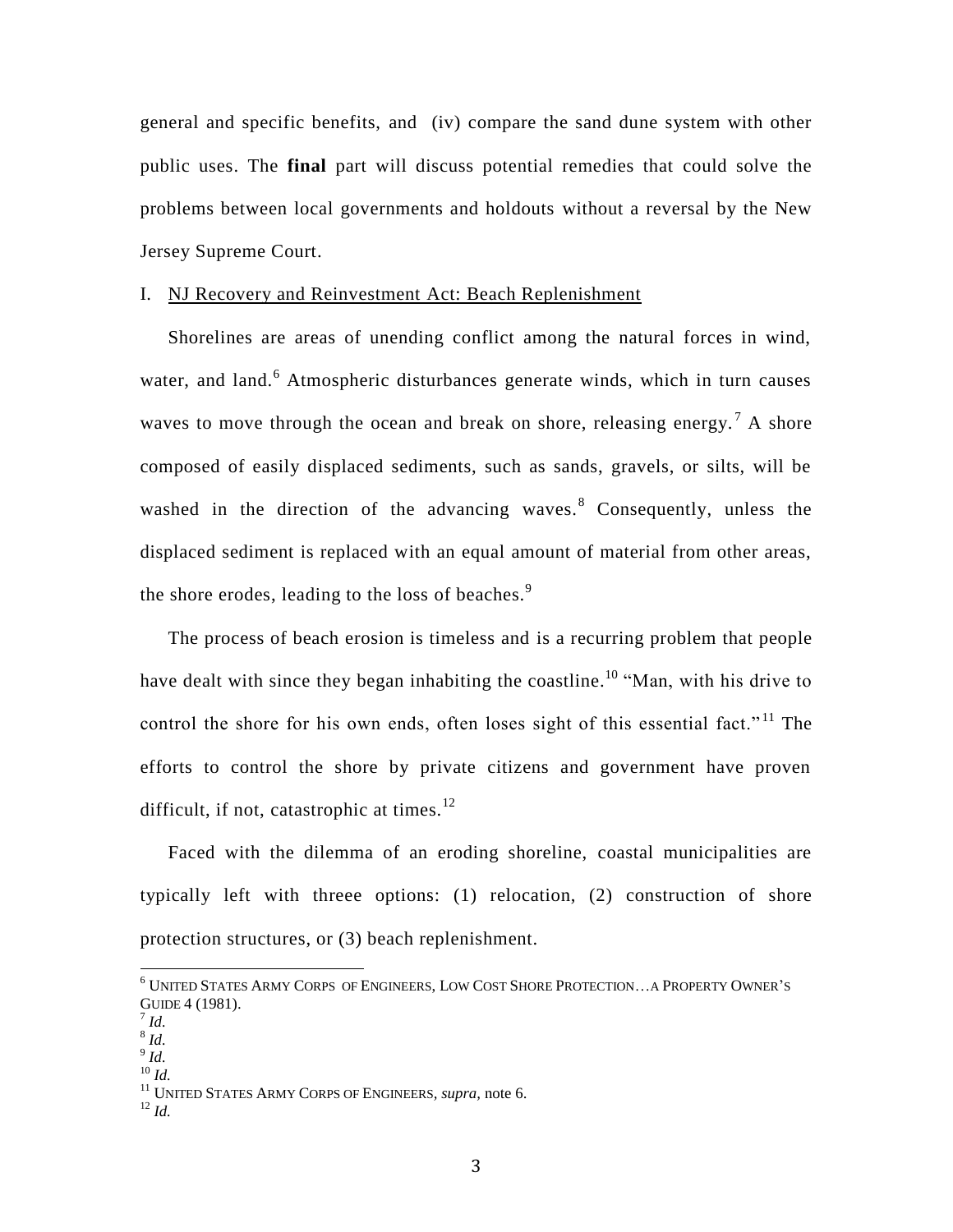Relocation often does not sit well with people that own homes on the beach. These people have invested time and money into these homes and the thought of moving defeats the purpose of living on the beach.

Common forms of shore protection structures include: bulkheads, seawalls, revetments, groins, and jetties.<sup>13</sup> Bulkheads are retaining walls with the primary purpose to hold or prevent the sliding of soil.<sup>14</sup> Although they provide some protection from wave action, severe wave action is usually beyond their capacity. <sup>15</sup> "Seawalls, on the other hand, are massive structures used to protect backshore areas from heavy wave action."<sup>16</sup> Their size, however, generally makes them too expensive.<sup>17</sup> Another form of structure is known as revetment. A revetment is a heavy facing on a slope that protects the adjacent upland from wave scour.<sup>18</sup> The problem with these structures is that they only protect the land immediately behind them and not the adjacent areas.<sup>19</sup> While the land that people generally want to protect from erosion is directly in front of them.

Groins, similar to jetties, are a form of shore protection that extends perpendicular from the beach into the ocean.<sup>20</sup> A groin is intended to build up an eroded beach by trapping the sediments lateral drift.<sup>21</sup> These structures, however, only stop the erosion on one side of the barrier.<sup>22</sup> Any accumulation of sand

<sup>13</sup> UNITED STATES ARMY CORPS ENGINEERS*, supra* note 6, at 20.

<sup>14</sup> *Id.*

 $^{15}$  *Id.* <sup>16</sup> *Id.*

 $^{17}$  *Id.* 

<sup>18</sup> *Id.* at 21.

<sup>19</sup> UNITED STATES ARMY CORPS ENGINEERS*, supra* note 6, at 22.

<sup>20</sup> Jessica Vantine & Tiffany B. Zezula, *The Beach Zone: Using Local Land Use Authority to Preserve Barrier Islands*, 20 Pace Envtl. L. Rev. 299, 307-08 (2002).

<sup>21</sup> *Id.* at 20.  $^{22}$  *Id.*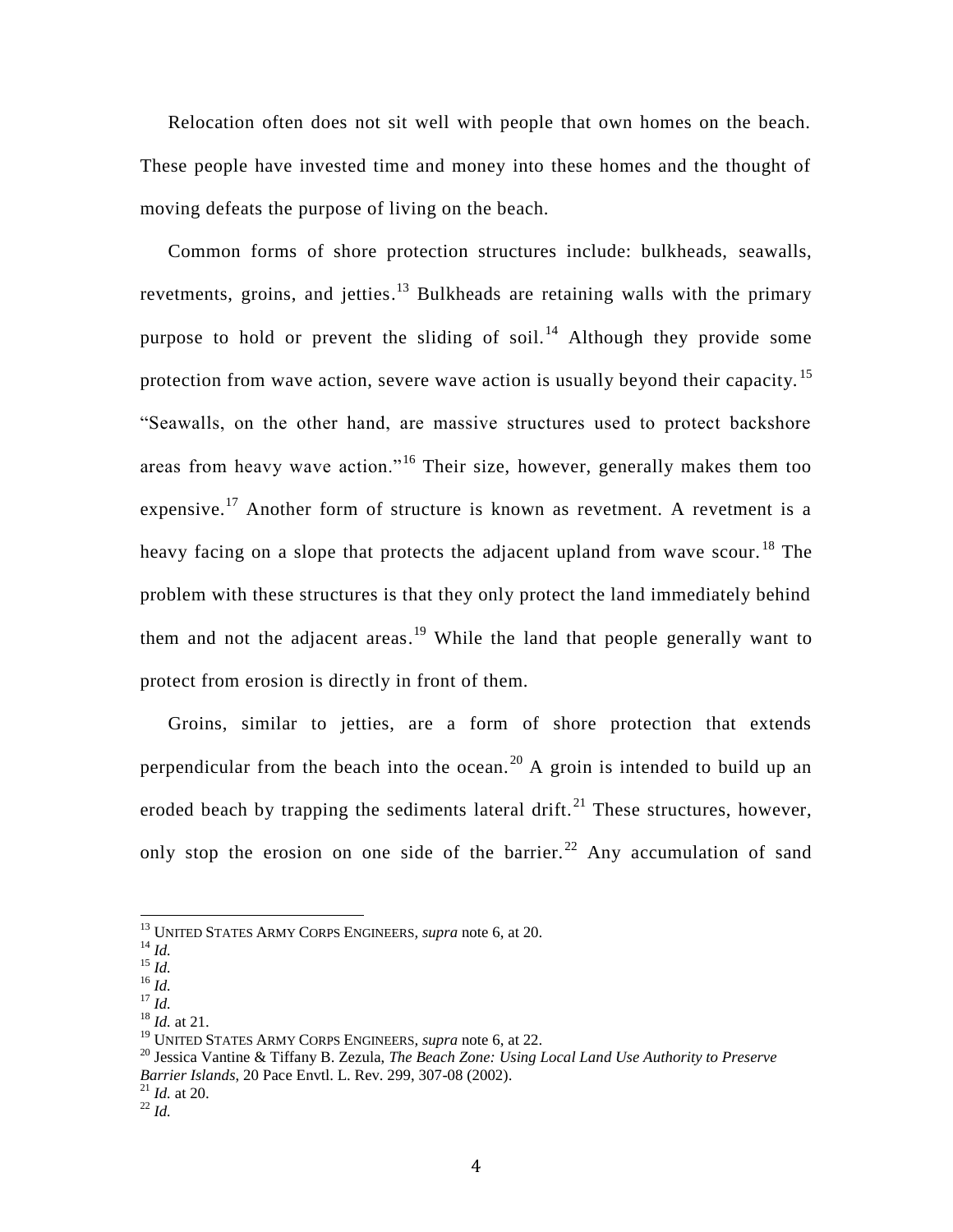produced by the structure is at the expense of an adjacent section of the shore.<sup>23</sup> In order to be effective, this requires the construction of numerous structures along the entire length of beach. $^{24}$  States, however, are hesitant to allow the construction of groins based on their improper use and construction in the past.<sup>25</sup> Additionally, the idea of permanent structures along the beach often does not sit well with local residents. These structures are visually unappealing and destructive to recreational activities. This leaves coastal municipalities with the most logical option of beach replenishment.

Beach replenishment is the process of *restoring* eroded shorelines. 26 Despite public perception, this process restores beaches, but *does not prevent erosion*. Artificial replacement restores the sand dunes, but is prone to wash away within a few years or in a major storm.<sup>27</sup> This forces replenishment project to be constant and enduring.<sup>28</sup>

The sand used in replenishment projects is typically provided in one of two ways.<sup>29</sup> Sediment is either trucked to the coast or hydraulically dredged offshore.<sup>30</sup> While trucking comes with substantial mobilization costs and wears on local infrastructure, dredging offshore can amplify wave impact, causing greater erosion.<sup>31</sup> Further, replenishment alter the natural processes of "barrier islands,

<sup>25</sup> *Id.*

 $\overline{a}$ 

<sup>31</sup> *Id.*

<sup>23</sup> *Id*. at 20.

<sup>24</sup> *Id.*

<sup>26</sup> STEVE HAFNER, *BEACH STABILIZATION* (Richard Stockton College of New Jersey: Coastal Research Center), http://intraweb.stockton.edu/eyos/coastal/25yrConference/Beach-Stabilization.pdf. <sup>27</sup> Vantine & Zezula, *supra* note 20, at 309.

*<sup>28</sup> Id.*

 $^{29}$  *Id.* 

 $30 \frac{\ldots}{\ldots}$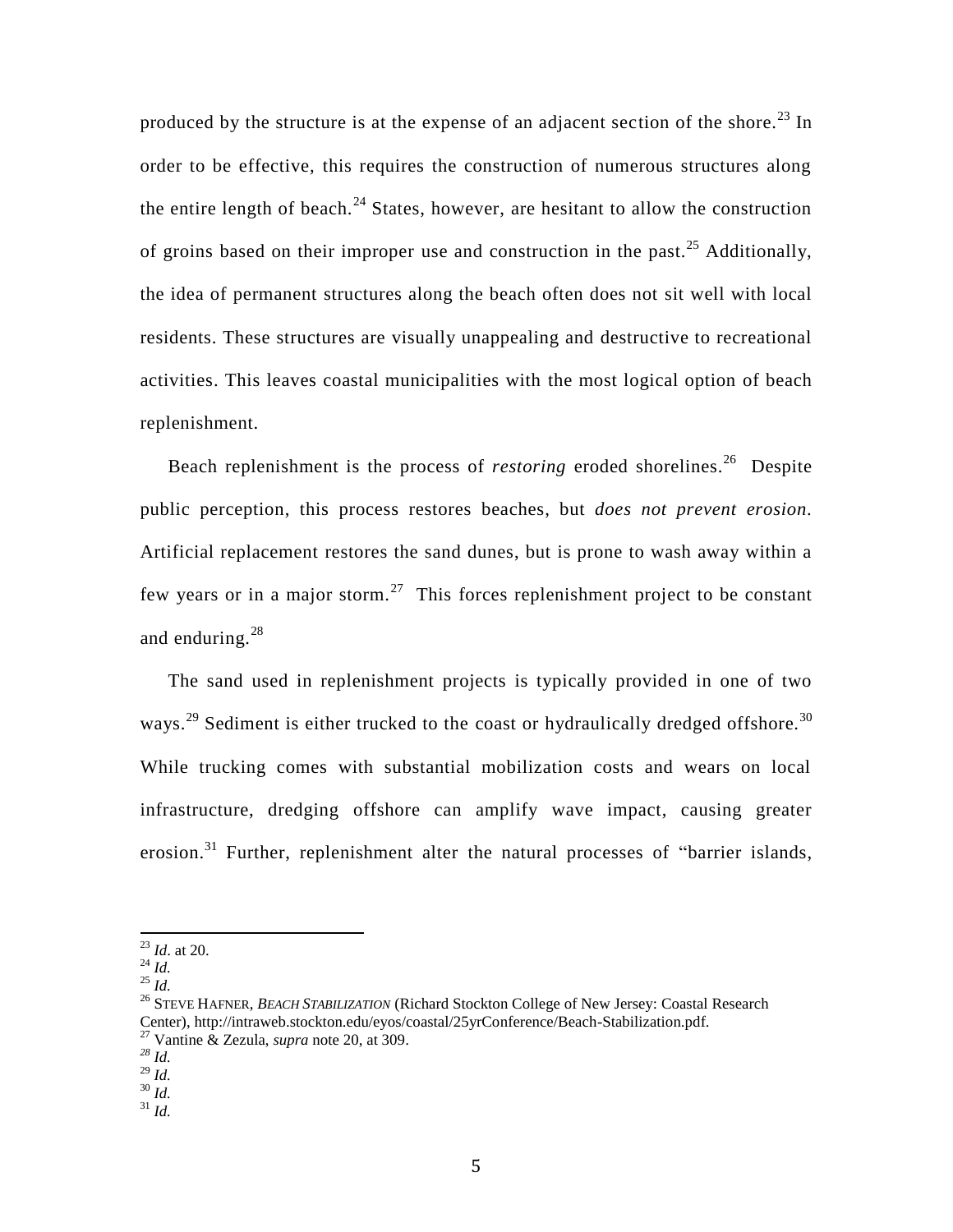which through time, paradoxically, destroy the structures they were built to protect."<sup>32</sup>

Despite the costs, "[n]ourished shorelines provide two primary benefits: enhanced recreational activity and storm protection.<sup>33</sup> The introduction of new sediment, after it has been eroded away, maintains or extends the width of the beach for people to enjoy.<sup>34</sup> Likewise, the replacement of sediment along the natural sand dunes provides protection from storm surge.<sup>35</sup> Additional benefits include restored natural habitats, increased coastal access, and reduced need for hard stabilization.<sup>36</sup>

Although emergency replenishment projects along the Jersey Shore have been enacted since the devastating 1962 "Ash Wednesday Nor'easter."<sup>37</sup> Local municipalities in collaboration with the NJDEP and USACE have recently taken a more proactive approach, mandating perpetual sand dune easements as precedent to any public funding.<sup>38</sup> These conditions are also incorporated in the New Jersey Recovery and Reinvestment Plan.<sup>39</sup>

<sup>33</sup> STEVE HAFNER, *BEACH STABILIZATION* (Richard Stockton College of New Jersey: Coastal Research Center), http://intraweb.stockton.edu/eyos/coastal/25yrConference/Beach-Stabilization.pdf.

<sup>34</sup> Elizabeth Kayatta, *Under the Boardwalk: Defining Meaningful Access to Publicly Funded Beach Replenishment Projects*, 39 B.C. Envtl. Aff. L. Rev. 449, 456 (2012).

<sup>32</sup> Vantine & Zezula, *supra* note 20, at 306.

 $35 \dot{1}$ d.

<sup>36</sup> *See id.*

<sup>37</sup> Mary Ann Spoto, *Fight against emergency beach replenishment causing waves among shore towns*, THE STAR-LEDGER (Newark, N.J.), Apr. 13, 2012,

http://www.nj.com/news/index.ssf/2012/04/emergency\_beach\_replenishment.html.  $38 \tilde{I}$ d.

<sup>39</sup> Army Corps of Engineers, *NJ Recovery and Reinvestment Plan* (Mar. 23, 2013, 11:36 AM), http://www.nj.gov/recovery/infrastructure/acoe.html.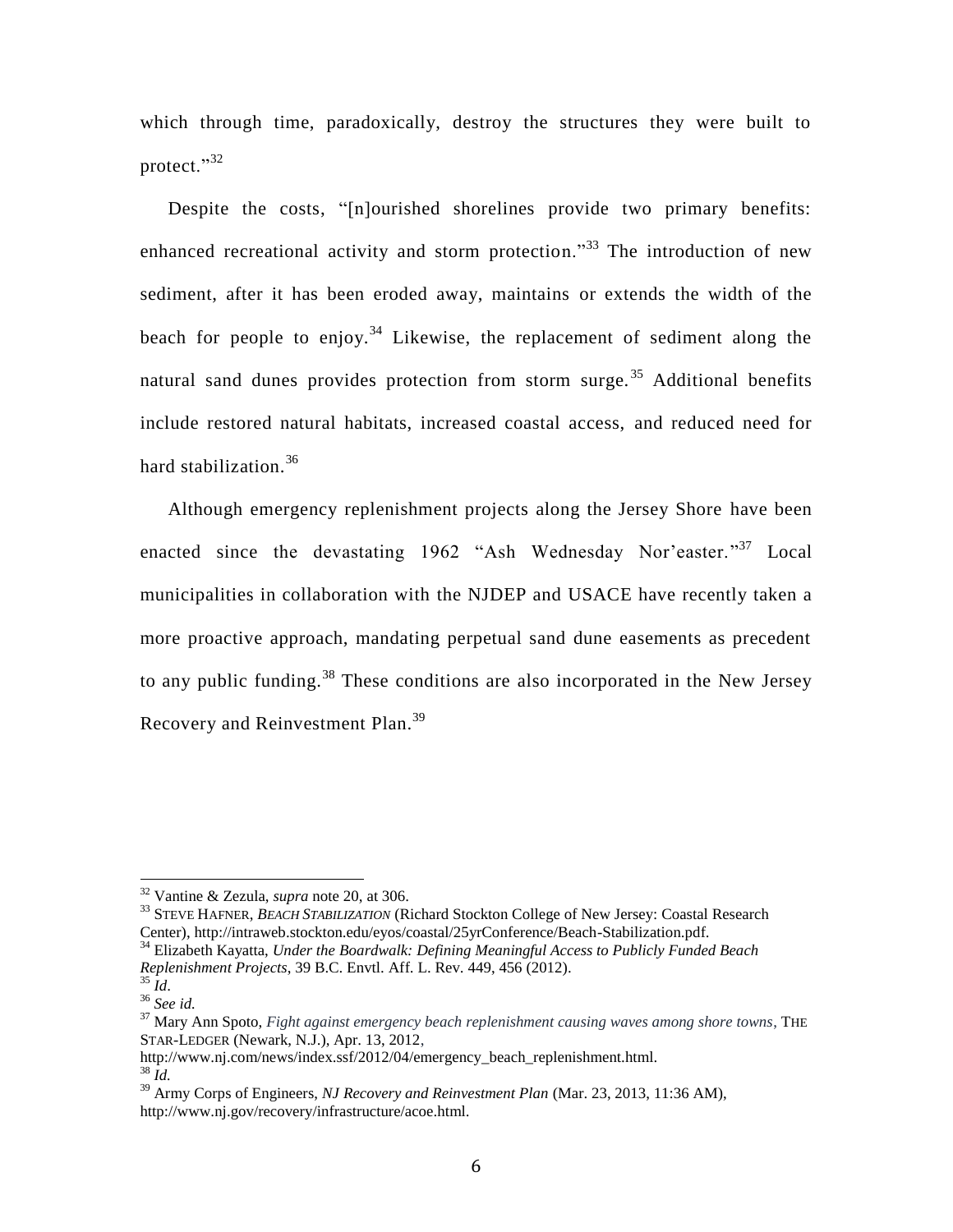In 2009, President Barack Obama signed into law the American Recovery and Reinvestment Act.<sup>40</sup> The Act provided extensive funding for science, engineering research and infrastructure, and more limited funding for education, social sciences and the arts. $41$  With New Jersey's share of the Federal Act's funding, the state government created its own New Jersey Recovery and Reinvestment Plan.<sup>42</sup> The plan incorporates  $$51,259,000<sup>43</sup>$  worth of funding for beach replenishment projects along the New Jersey Coastline.<sup>44</sup> In order for the funds to be administered, however, USACE requires ownership or construction and public interest easements across private property, where restoration of privately owned property will occur.<sup>45</sup> USACE has put the pressure on the NJDEP and local municipalities to acquire such easements from the private beachfront property owners. Past attempts by the NJDEP and coastal municipalities have been unsuccessful due to resident's problems with loss in property value and the substantive content of the easement. $46$ 

Although the plan calls for a fifty-year replenishment period, the easement remains perpetual. There is no proposed actual end to the project itself as beach replenishment requires ongoing maintenance and operation to remain effective.<sup>47</sup>

<sup>40</sup> Brian Baldwin, *American Recovery and Reinvestment Act*, UNIVERSITY OF WASHINGTON, (Mar. 31, 2013), http://www.washington.edu/research/gca/recovery/.

<sup>41</sup> *Id.*

<sup>42</sup> *NJ Recovery and Reinvestment Plan*, *supra* note 39.

<sup>&</sup>lt;sup>43</sup> Some funds will be dedicated to bulkheads, seawalls, etc.

<sup>44</sup> *NJ Recovery and Reinvestment Plan*, *supra* note 39.

<sup>45</sup> *Id.*

<sup>46</sup> Lauren Wanko, *Ship Bottom Residents Reluctant to Sign Easements to Build Dunes*, NJ TODAY, Apr. 3, 2013, http://www.njtvonline.org/njtoday/video/ship-bottom-residents-reluctant-to-sign-easements-to-buildsand-dunes/.

<sup>47</sup> Valentine & Zezula, *supra* note 20, at 309.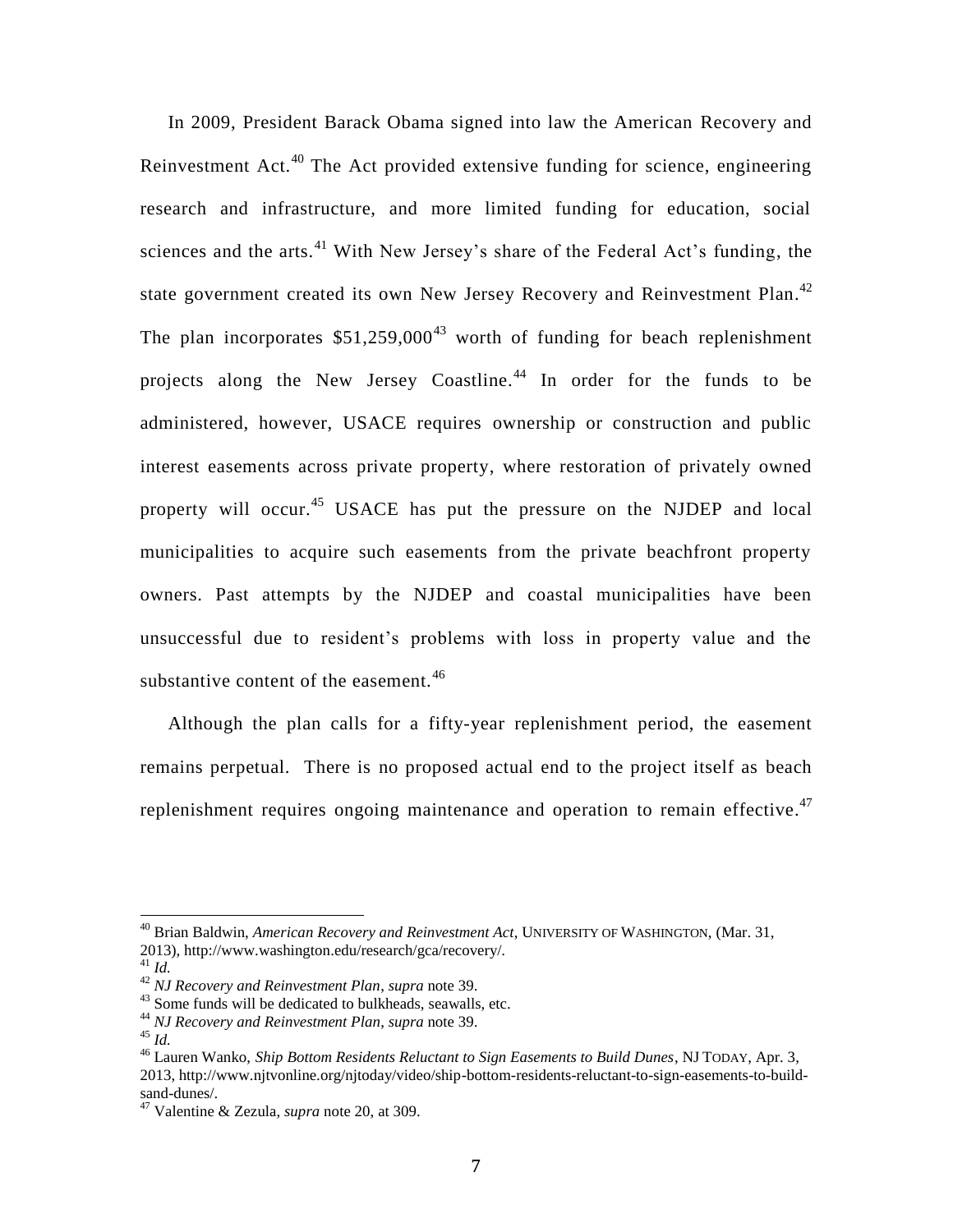The reason that fifty years was chosen is because Congress needs to select a finite period in order to conduct an economic analysis of the project.<sup>48</sup>

Besides the concept of perpetuity, many residents are also concerned about the terms and scope of the easement. Despite assurances from USACE and local officials about the scope and applicability of the language in the document, many residents remain concerned that the easement authorizes local government to construct anything they deem appropriate right in front of their homes.<sup>49</sup> They are concerned that the easement would confer the right to construct boardwalks, concession stands, public restrooms, boat rental locations, or storage facilities.<sup>50</sup> In an attempt to appease holdouts, USACE and NJDEP have issued letters of "clarification" or "explanation" that define the terms and scope of the easement, however, many residents remain skeptical.

#### II. Political Pressures of Hurricane Sandy

 $\overline{a}$ 

Hurricane Sandy caused billions of dollars of land, building, and personal damage along the New Jersey coast. As the waves came crashing down it destroyed homes and displaced lives. In response, coastal municipalities called for greater storm protections along the beachfront.<sup>51</sup> Many residents urgently signed the easements as part of the New Jersey Recovery and Reinvestment Plan without

<sup>&</sup>lt;sup>48</sup> Letter from David Rosenblatt, Administrator, NJDEP, to Johnathan Oldham, Mayor Borough of Harvey Cedars, May 5, 2006, http://www.longbeachtownship.com/images/explanation\_of\_easements.pdf. <sup>49</sup> Letter from Craig R. Homesley, Real Estate Division, Chief Civil Projects Support Branch, U.S. Army

Corps. Engineers, to David Rosenblatt, Administrator, NJDEP, and Joseph H. Mancini, Mayor of Long Beach Township, Jun. 17, 2010,

http://www.longbeachtownship.com/images/explanation\_of\_easements.pdf.  $50 \overline{Id}$ 

<sup>51</sup> Ryan Hutchins & Seth Augenstein, *N.J. sand dunes protected Shore towns from Hurricane Sandy's wrath*, THE STAR-LEDGER (Newark, N.J.), November 6, 2012,

http://www.nj.com/news/index.ssf/2012/11/nj\_sand\_dunes\_protected\_shore.html.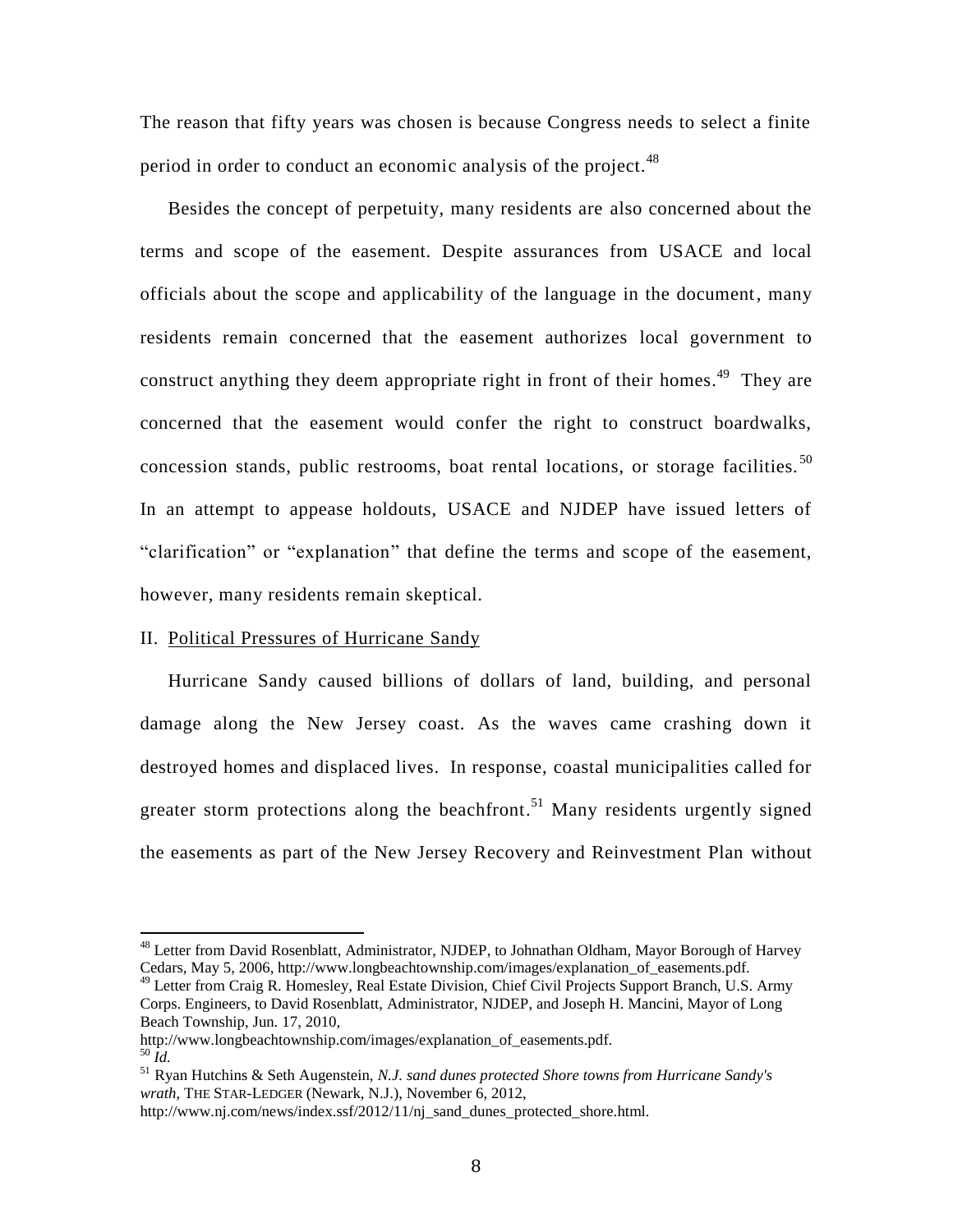compensation for fear of the next storm or public repercussions their refusal to help protect their community.<sup>52</sup>

For residents that refused to sign, local municipalities attempted to sway beachfront owners through public pressure. They threatened to deny holdouts building permits.<sup>53</sup> In some municipalities, the names and addresses of the holdouts were posted on governmental websites inciting confrontation in the community.<sup>54</sup> In others, the holdouts were guilt tripped by public statements such as "the very existence of our community depends on it."<sup>55</sup> One local official even encouraged neighbors to sue the holdouts.<sup>56</sup>

In these scenarios, the application of political pressure on holdouts is an attempt to circumvent eminent domain proceedings. Despite these attempts, the  $5<sup>th</sup>$ Amendment of Federal Constitution mandates that "nor shall private property be taken for public use, without just compensation."<sup>57</sup> Further, the New Jersey Constitution, which is controlling, prescribes that private property cannot be taken without just compensation.<sup>58</sup> Any other means to acquire private property without payment of just compensation is unconstitutional.<sup>59</sup>

Local municipalities' use of public pressure and coercion against holdouts raises questions of legality. While there is no evidence that any municipality has

<sup>52</sup> JulIiet Kaszas-Hoch, *Last Holgate Agrees to Sign Easement*, THE SAND PAPER. NET (Surf City, N.J.) Mar. 4, 2013, http://thesandpaper.villagesoup.com/p/last-holgate-holdout-agrees-to-signeasement/970366?cid=1011421#.UX\_ji-BDvao.

<sup>53</sup> Mary Ann Spoto, *Long Beach Mayor: Dunes Tab is on Residents*, THE STAR-LEDGER (Newark, N.J.), November 26, 2012, http://www.nj.com/politics/index.ssf/2012/11/long\_beach\_mayor\_dunes\_tab\_is.html. <sup>54</sup> Township of Long Beach (Mar. 10, 2013), http://www.longbeachtownship.com/.

<sup>55</sup> Joseph W. Grather, *More on the Shore – Proposed Legislation Seeks to Limit Just Compensation, New Jersey Condemnation Law* (Mar. 25, 2013), http://njcondemnationlaw.com/tag/beach-replenishment/. <sup>56</sup> James Osborne, *Shore towns near showdown with dune-building foes,* Philly.Com (Dec. 3, 2012),

http://articles.philly.com/2012-12-03/news/35550241\_1\_dune-sandy-damage-barrier-islands.  $57$  U.S. CONST. amend. V,  $\S$  2.

<sup>58</sup> McCann v. Clerk of City of Jersey City, 771 A.2d 1123, 1131 (2001).

<sup>59</sup> *Id.*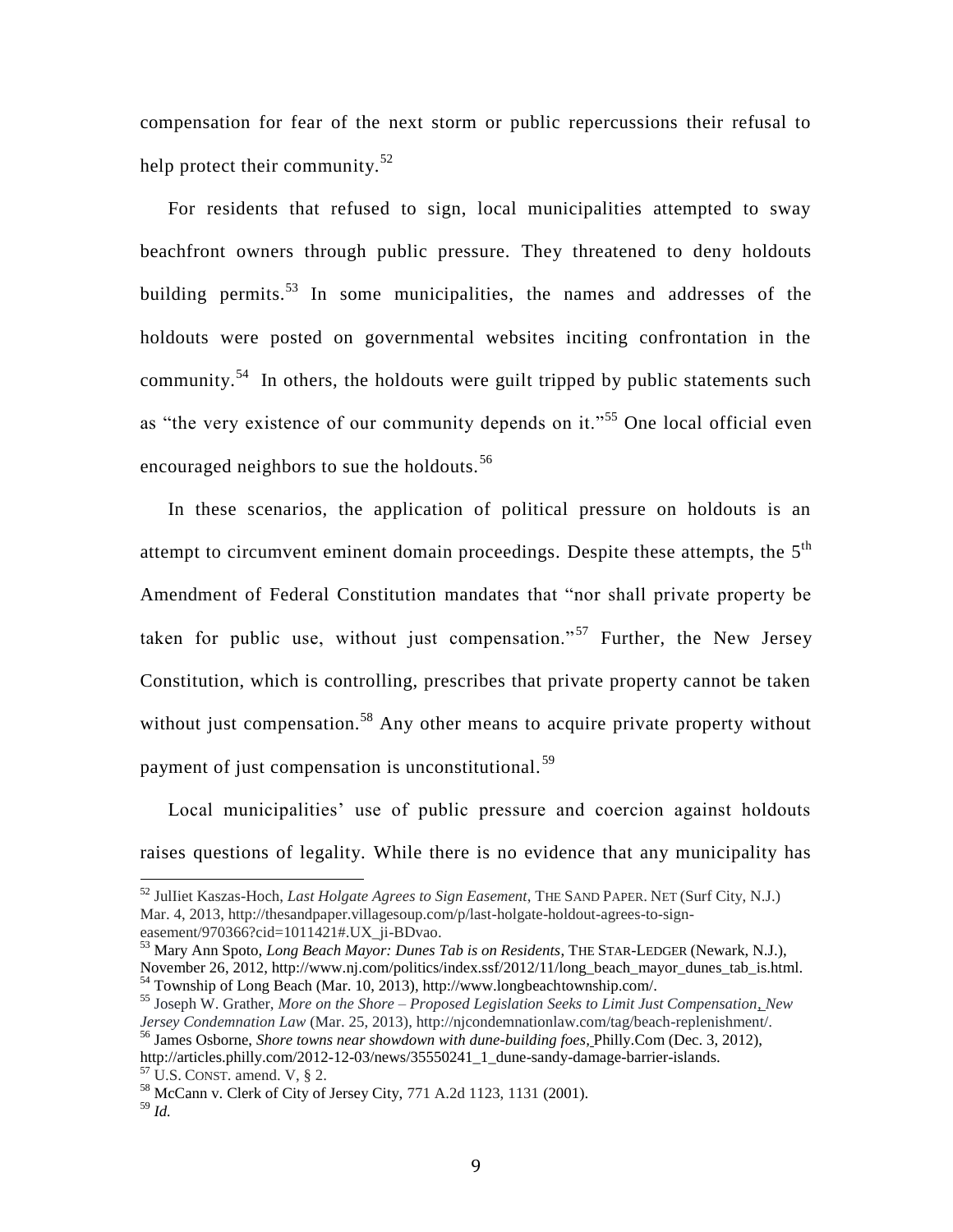crossed the line and violated an individual's constitutional and civil right, it seems that they are getting awfully close.

The concept of exaction or the well settled doctrine of unconstitutional conditions, states that the government may not require a person to give up a constitutional right for a discretionary benefit conferred by government, where the benefit sought has little or no relationship to the property.<sup>60</sup> The idea is that the government cannot condition an individual's right to exercise a constitutional right.

In the present case, this is the constitutional right to receive just compensation when property is taken for a public purpose. Any attempt to condition the exercise of the right for a conferred discretionary benefit, such as the grant of a building permit, by the government is unconstitutional and unjustified.

The two seminal cases in this area of law are *Nollan v. California Coastal Comm'n*<sup> $61$ </sup> and *Dolan v. City of Tigard*.<sup> $62$ </sup> The Nollan's cause of action stemmed from their desire to bulldoze and construct a larger beachfront home in California.<sup>63</sup> The issue was that the Nollan's property separated two popular public beaches to the north and south.<sup>64</sup> For many years, people would walk along a small path in front of the property to access either of the beaches.<sup>65</sup> The Nollan's, however, planned to construct a larger home that would isolate the public and deny access from one beach to the other.<sup>66</sup>

 $^{60}$  Dolan v. City of Tigard, 512 U.S. 374, 385 (1994).

<sup>61</sup> 483 U.S. 825, 829 (1987).

<sup>62</sup> *Dolan*, 512 U.S. at 385.

<sup>63</sup> *Nollan*, 483 U.S. at 827.

*<sup>64</sup> Id.*

*<sup>65</sup> Id.*

<sup>66</sup> *Nollan*, 483 U.S. at 827.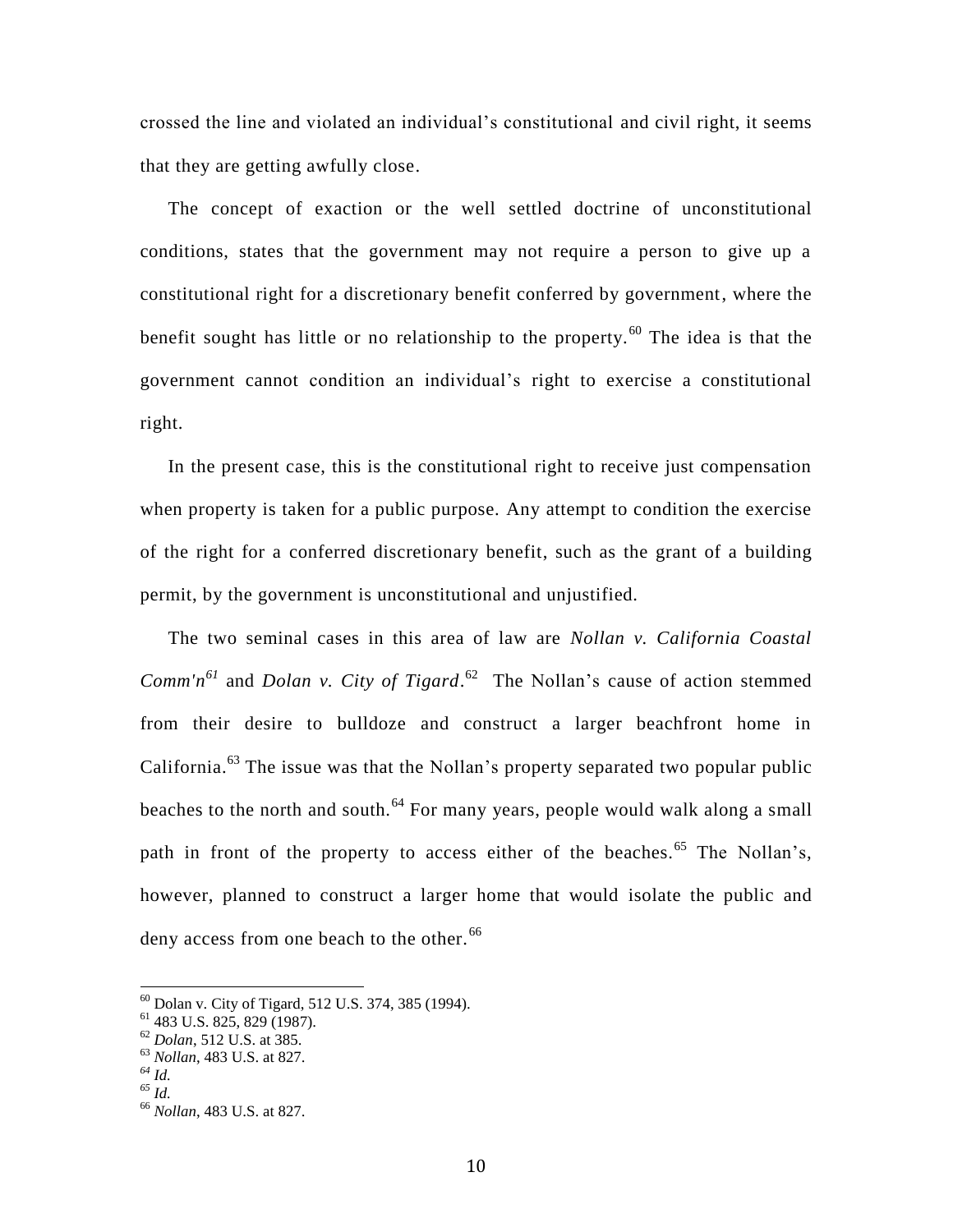As part of the construction process, they were required to obtain a "coastal development" permit from the California Coastal Commission.<sup>67</sup> They submitted a permit application in which they proposed to demolish the existing home and construct a three-bedroom home that conformed with the rest of the community.  $^{68}$ The Nollans were later informed that their permit would only be granted subject to the condition that they allow an easement across the front portion of their property, so that the public could access either beach.<sup>69</sup> The *Nollan's* Court found that petitioners could not be compelled to grant the easement across the property.<sup>70</sup> Imposing the easement condition on the Nollans would constitute a taking without just compensation.<sup>71</sup> However, the Court noted that the local government could obtain the easement through eminent domain procedures.<sup>72</sup>

The Supreme Court reached a similar conclusion in *Dolan*. <sup>73</sup> The State of Oregon enacted a comprehensive land use management program in  $1973$ .<sup>74</sup> The program required all cities and counties to adopt a new comprehensive land use scheme that was consistent with the statewide land use planning goals.<sup>75</sup> In accordance with the program, the City of Tigard developed and codified its own comprehensive plan.<sup>76</sup> The plan required business property owners in the "Central"

<sup>67</sup> *Id.*

 $\overline{a}$ 

- <sup>68</sup> *Id.* at 828.
- <sup>69</sup> *Id.*
- <sup>70</sup> *Id.* at 841. <sup>71</sup> *Id.*
- 

<sup>75</sup> *Id.*

<sup>72</sup> *Nollan,* 483 U.S. at 842. <sup>73</sup> *Dolan*, 512 U.S. at 374.

<sup>74</sup> *Id.* at 377-78.

<sup>76</sup> *Dolan*, 512 U.S. at 377-78.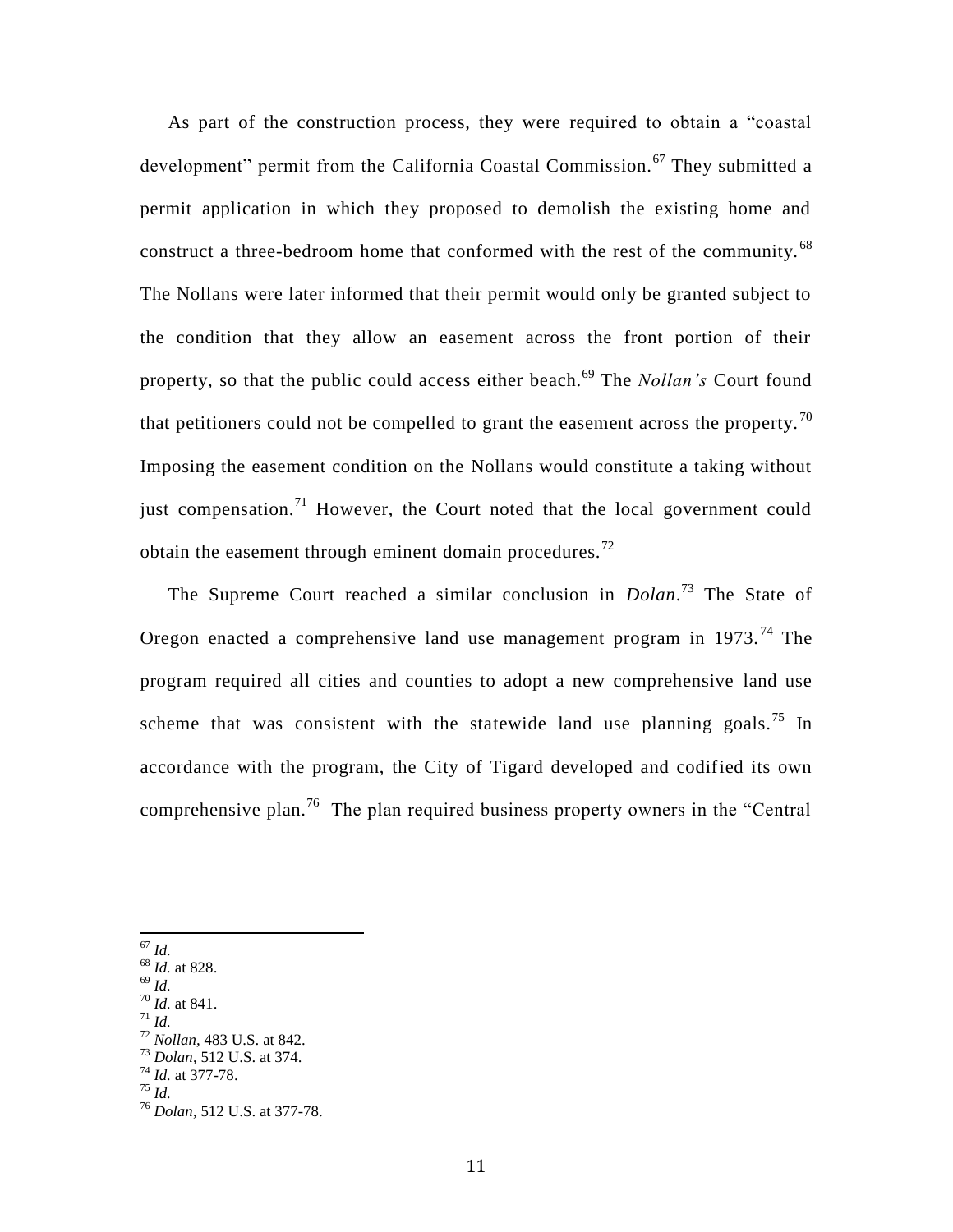Business District" to comply with a 15% open space and landscaping requirement, limiting all other structures, including paved parking, to 85% of the lot.<sup>77</sup>

Litigation ensued because Petitioner Dolan wanted to expand her plumbing store located in the Central Business District.<sup>78</sup> Her proposed plan called for her to nearly double the size of her store to 17,000 square feet.<sup>79</sup> Although the plan conformed with the standards of the comprehensive scheme, the planning board conditioned approval upon her dedication of a portion of her land lying in the flood plain.<sup>80</sup> The court stated that "to bar Government from forcing some people alone to bear public burdens which, in all fairness and justice, should be borne by the public as a whole," is one of the principals of the Takings Clause.<sup>81</sup> It further noted that under the doctrine of "unconstitutional conditions," the government may not require a person to give up a constitutional right in exchange for a discretionary provided by the government. $82$ 

Although there is no evidence that municipalities exacted property from residents or used unconstitutional conditions to take property, it is clear that the municipalities are attempting to circumvent eminent domain procedures. The law behind the condemnation of sand dune property is clear. Municipalities are well aware of the history and the courts' consistent protection of private citizens' constitutional rights and eminent domain. Yet, these same local governments

<sup>79</sup> *Id*.

 $81$  *Id.* at 384.

 $\overline{a}$ <sup>77</sup> *Id.*

 $^{78}$  *Id.* at 379.

<sup>80</sup> *Id.* at 380.

<sup>82</sup> *Dolan*, 512 U.S. at 384.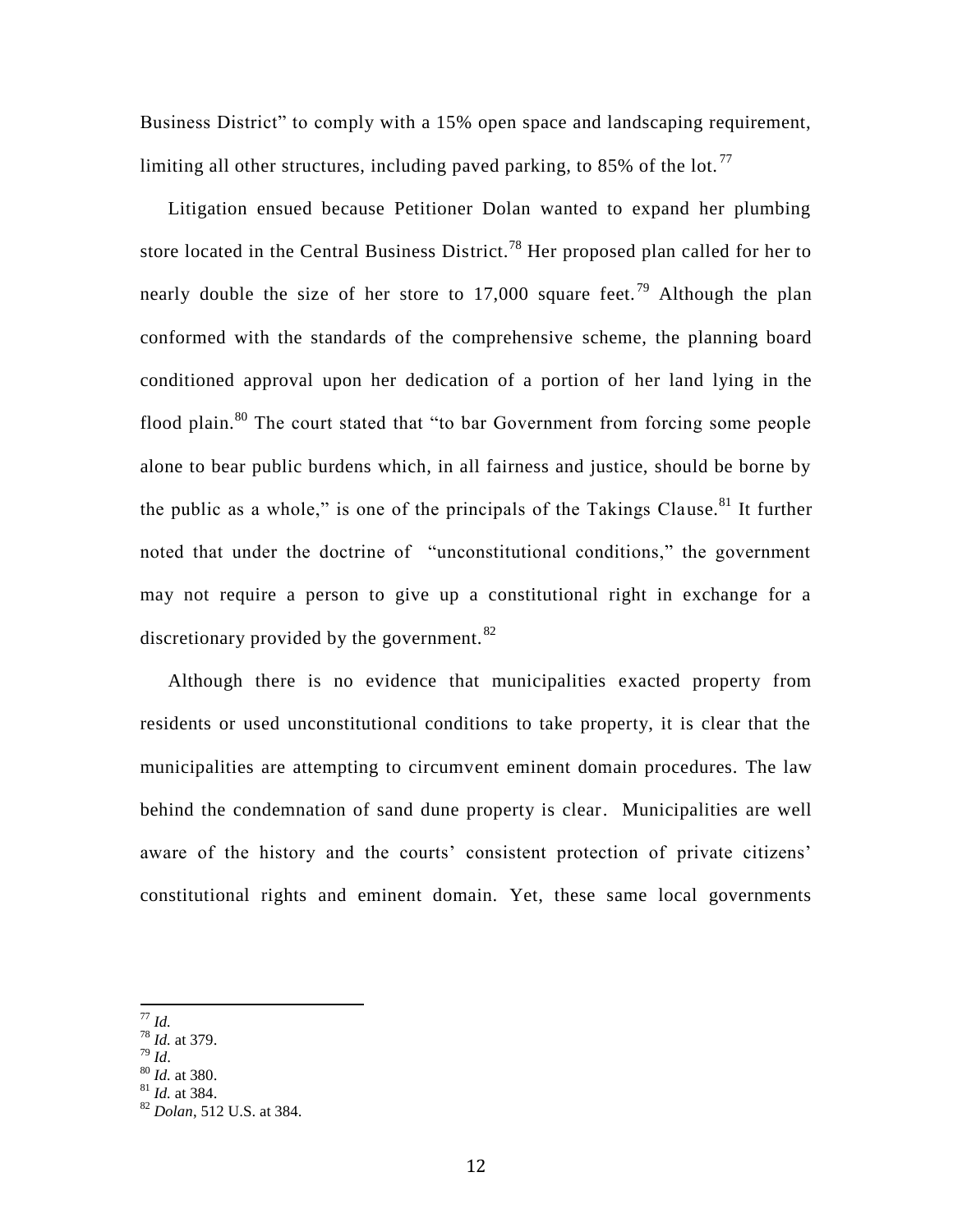attempt to find ways to acquire property without paying just compensation. This mindset was further exhibited by the introduction of a recent bill.<sup>83</sup>

On March 7, 2013, the Senate Environmental and Energy Committee proposed a bill that would inhibit beachfront property owners' right to just compensation. The bill states that this is "an Act concerning compensation for *certain* condemned property."<sup>84</sup> The relevant portion of the bill reads as follows:

Just compensation for an easement over a portion of beachfront property condemned for the purpose of dune construction or beach replenishment shall include consideration of the increase in value to the entire property due to the added safety and property protection provided by the dune or replenished beach. Any additional rights of the public to access property held in the public trust arising as a result of the easement, or the dune construction or beach replenishment, shall not be considered to cause a diminution in the value of the entire property.<sup>85</sup>

The purpose of the bill is to supplement the Eminent Domain Act of  $1971$ .<sup>86</sup> The bill states that just compensation paid out to dune land owners should reflect the added safety and property protection provided by the dune or replenished beach.  $87$ The bill also provides that any additional rights of the public to access property "held in the public trust arising as a result of the easement, or the dune construction or beach replenishment, would not be considered to cause a diminution in the value of the entire property."<sup>88</sup> The bill would effectively limit

 $\overline{a}$ 

 $\int^{1}$  86 *Id.* 

 $83$  Assemb. B. No. 3896, 215<sup>th</sup> Leg., 2<sup>nd</sup> Ann. Sess. (N.J. 2013).

*<sup>84</sup> Id.*

<sup>85</sup> *Id.*

*<sup>87</sup> Id.*

 $88$  Assemb. B. No. 3896, 215<sup>th</sup> Leg., 2<sup>nd</sup> Ann. Sess. (N.J. 2013).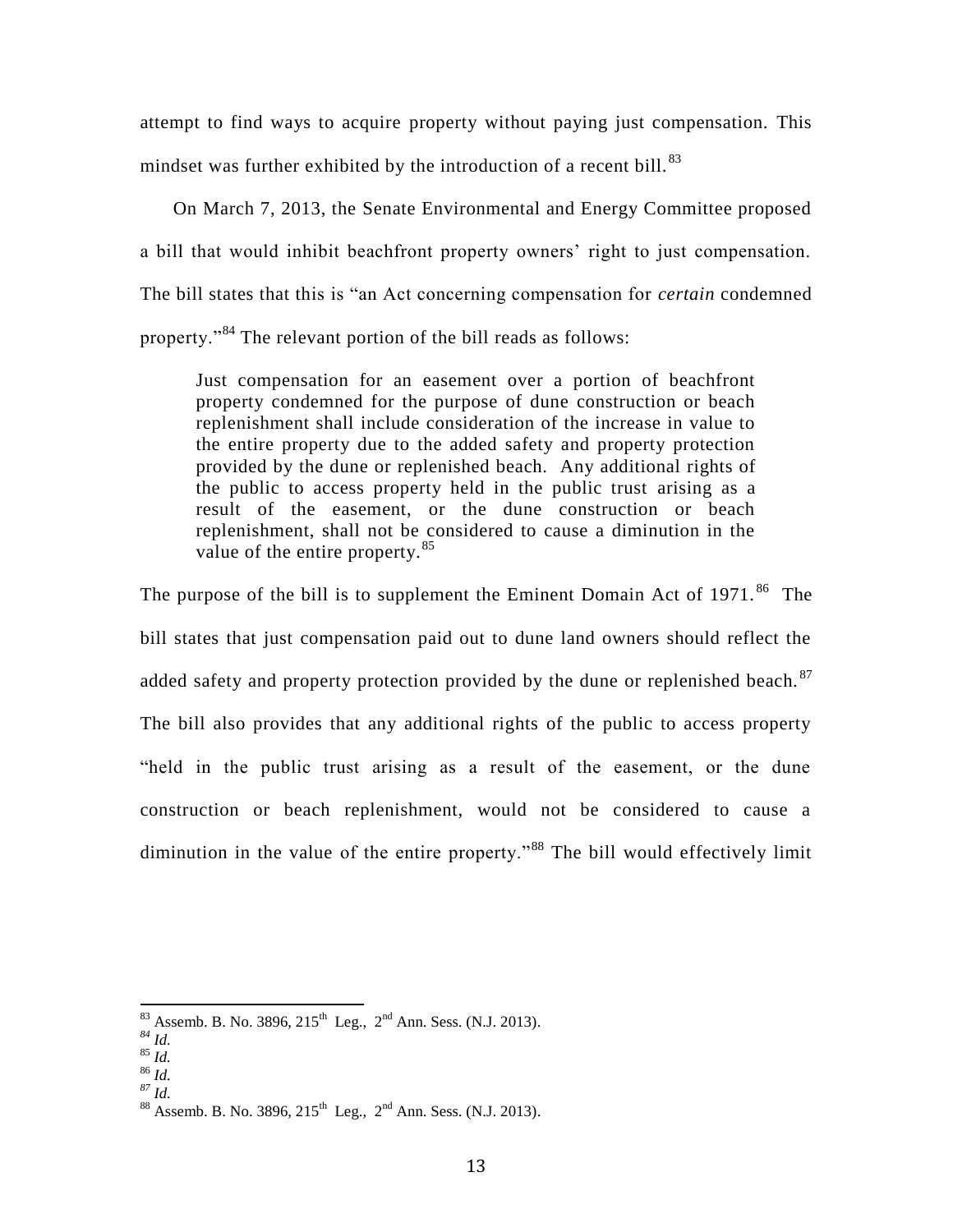the amount compensation paid out to property owners and rejects the concept of fair market value inherent in eminent domain.<sup>89</sup>

Such legislation would inhibit the concepts fundamental to eminent domain. $^{90}$ The constitutional valuation mandate for compensation in eminent domain cases for the public good is fair market value.<sup>91</sup> In deriving the fair market value of land taken, consideration for the added protection and safety should already be factored in the value. That's what makes it fair market value.

Enacting legislation that artificially reduces just compensation after the market has already discounted for it is "double dipping." The fair market valuation adjusts for costs and benefits. <sup>92</sup> The benefit of increased value to the entire value is adjusted by the downside costs of the same in the market.<sup>93</sup> This proposed legislation attempts to discount the property a second time for added protections and safety. Constitutional invasion of the fair market value standard by discounting that which the market is already balanced is unconstitutional

#### III. Eminent Domain

It is clear that the New Jersey Recovery and Reinvestment Plan requires the grant of an easement by private beachfront property owners in order for the plan to be implemented. The plan, however, does not prescribe how the easements should be acquired. Aside from demanding residents to donate their property or attempt to regulate sand dunes, the most logical choice in property law is eminent domain.

<sup>89</sup> Milgram v. Ginaldi, A-1906-06T2, 2008 WL 2726727 (N.J. Super. Ct. App. Div. 2008), *cert. denied*, 962 A.2d 530 (2008).

<sup>90</sup> *Id.*

<sup>&</sup>lt;sup>91</sup> State by Com'r of Transp. v. Caoili, 639 A.2d 275, 279 (N.J. 1994).

<sup>92</sup> *See generally id.*

<sup>93</sup> *Id.*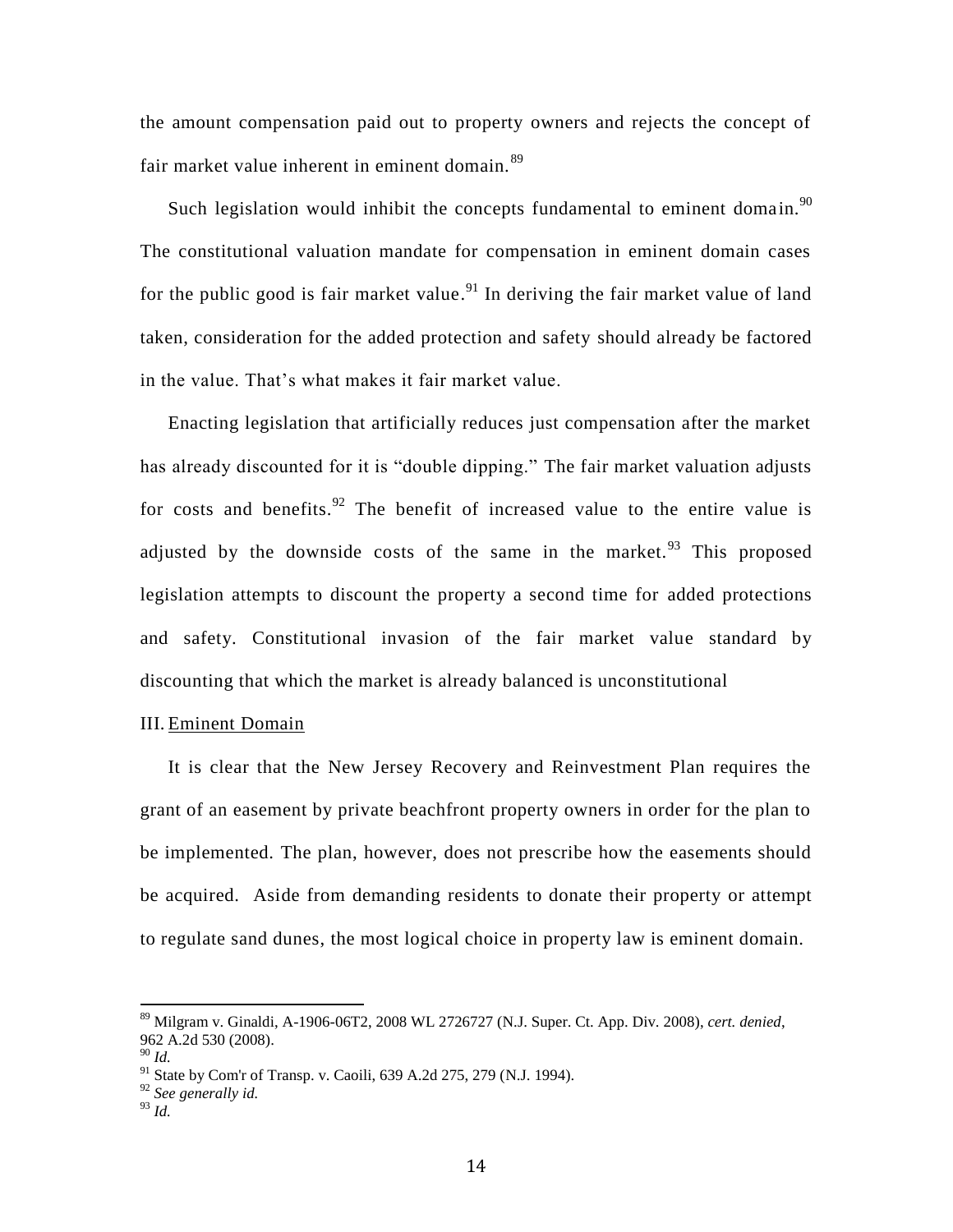Eminent domain is the power of the government to seize private property for public use. "It is a right founded on the law of necessity which is inherent in sovereignty and essential to the existence of government."<sup>94</sup> The State's power of eminent domain, however, is still subject to the Federal and State Constitutional limitations.<sup>95</sup> The property acquired must be taken for a public use or purpose and the State must pay just compensation. Further, the taking cannot violate due process of law.<sup>96</sup>

In New Jersey, the exclusive procedure for the taking of private property for public use is set forth in the Eminent Domain Act of  $1971$ .<sup>97</sup> Any attempt to condemn such property interest without following procedures set forth in the Act or providing just compensation constitutes a violation.<sup>98</sup> The Act is applicable to every agency, authority, company, utility or any other entity having the power of eminent domain exercisable within the State of New Jersey.<sup>99</sup> The purpose of the Act was to make a uniform set of requirements for all state entities having the legal authority to condemn property.<sup>100</sup>

#### i. Eminent Doman & Sand Dunes

The subject of sand dunes along the coast of New Jersey is not a novel or unfamiliar area of the law. In fact, the principle of eminent domain is well established and the case law is clear. The courts have consistently found that a

<sup>94</sup> Twp. of W. Orange v. 769 Associates, L.L.C., 800 A.2d 86, 90 (N.J. 2002) (citing State v. Lanza*,* 143 A.2d 571 (N.J. 1958)).

<sup>95</sup> State v. Heppenheimer, 23 A. 664 (N.J. 1892).

<sup>96</sup> *769 Associates, L.L.C*., 800 A.2d at 90.

 $^{97}$  N.J.S.A. 20:3-6.

<sup>98</sup> Milgram v. Ginaldi, A-1906-06T2, 2008 WL 2726727 (N.J. Super. Ct. App. Div. 2008), *cert. denied*, 962 A.2d 530 (N.J. 2008).

<sup>99</sup> [N.J.S.A. 20:3-50.](https://a.next.westlaw.com/Link/Document/FullText?findType=L&pubNum=1000045&cite=NJST20%3a3-50&originatingDoc=I57743612467611daa6e3e26d71ba6232&refType=LQ&originationContext=document&transitionType=DocumentItem&contextData=(sc.Search))

<sup>&</sup>lt;sup>100</sup> Monmouth County v. Wissell, 342 A.2d 199 (N.J. 1975).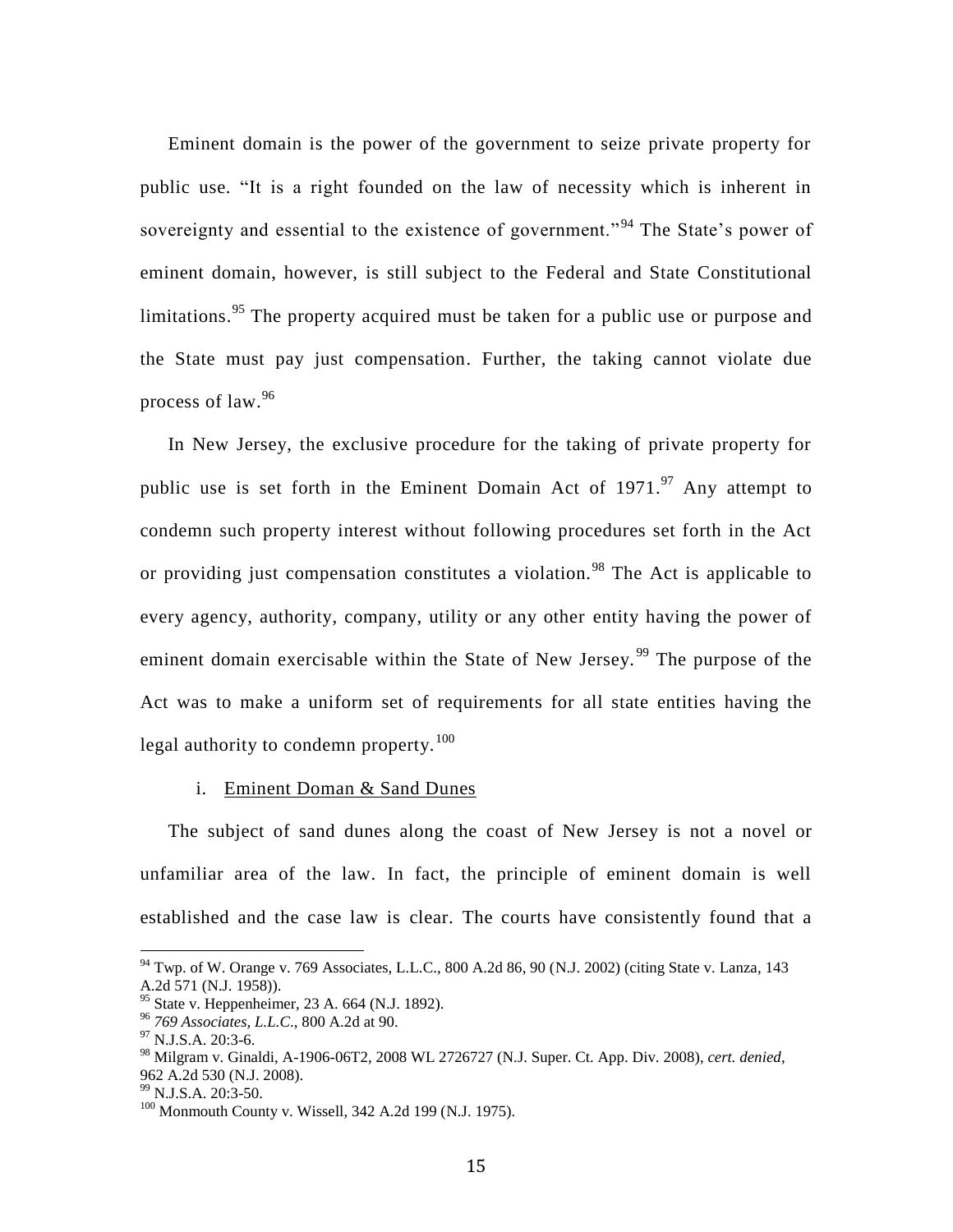demand for a perpetual easement granting public access to privately owned sand dunes constitutes a taking, requiring just compensation.<sup>101</sup>

In *Milgram v. Ginaldi*, the NJDEP tried to acquire a perpetual easement, through a preliminary injunction, without following eminent domain procedures, under the guise of preventing a nuisance. <sup>102</sup> The *Milgram* court found that the demand for a perpetual easement across private property amounted to a taking without just compensation.<sup>103</sup> The *Milgram* court stated: "[t]he core issue here, is whether the State can force a private property owner, by way of preliminary injunction, to grant perpetual public access easement without first following the procedures in the Eminent Domain Act. We are satisfied that the answer to this question is 'no.'"<sup>104</sup>

*Maffucci* further supports the use of eminent domain proceedings and payment of just compensation to acquire easements across private beachfront owners' property*.* <sup>105</sup> The *Maffucci* cause of action stemmed from Ocean City's inability to negotiate a fair price over a fifty (50) by eighty (80) foot strip of beachfront property.<sup>106</sup> As a result the city instituted a condemnation action against the defendants.<sup>107</sup> At trial the easement was valued at one dollar (\$1.00), but the defendants were awarded thirty seven thousand dollars (\$37,000) in severance damages for the diminution in value of their remaining property.<sup>108</sup> The appellate

<sup>101</sup> *Milgram*, A-1906-06T2, 2008 WL 2726727, at \*3; City of Ocean City v. Maffucci, 740 A.2d 630 (N.J. Super. Ct. App. Div. 1999), *cert. denied*, 744 A.2d 1208 (N.J. 1999).

<sup>102</sup> *See Milgram*, A-1906-06T2, 2008 WL 2726727, at \*3.

<sup>103</sup> *See id.*; N.J.S.A. 20:3-1 to 50.

<sup>104</sup> *Milgram,* A-1906-06T2, 2008 WL 2726727, at \*3.

<sup>105</sup> *Maffucci*, 740 A.2d at 630.

<sup>106</sup> *Id.* at 631.

<sup>107</sup> *Id.*

<sup>108</sup> *Maffucci*, 740 A.2d at 632.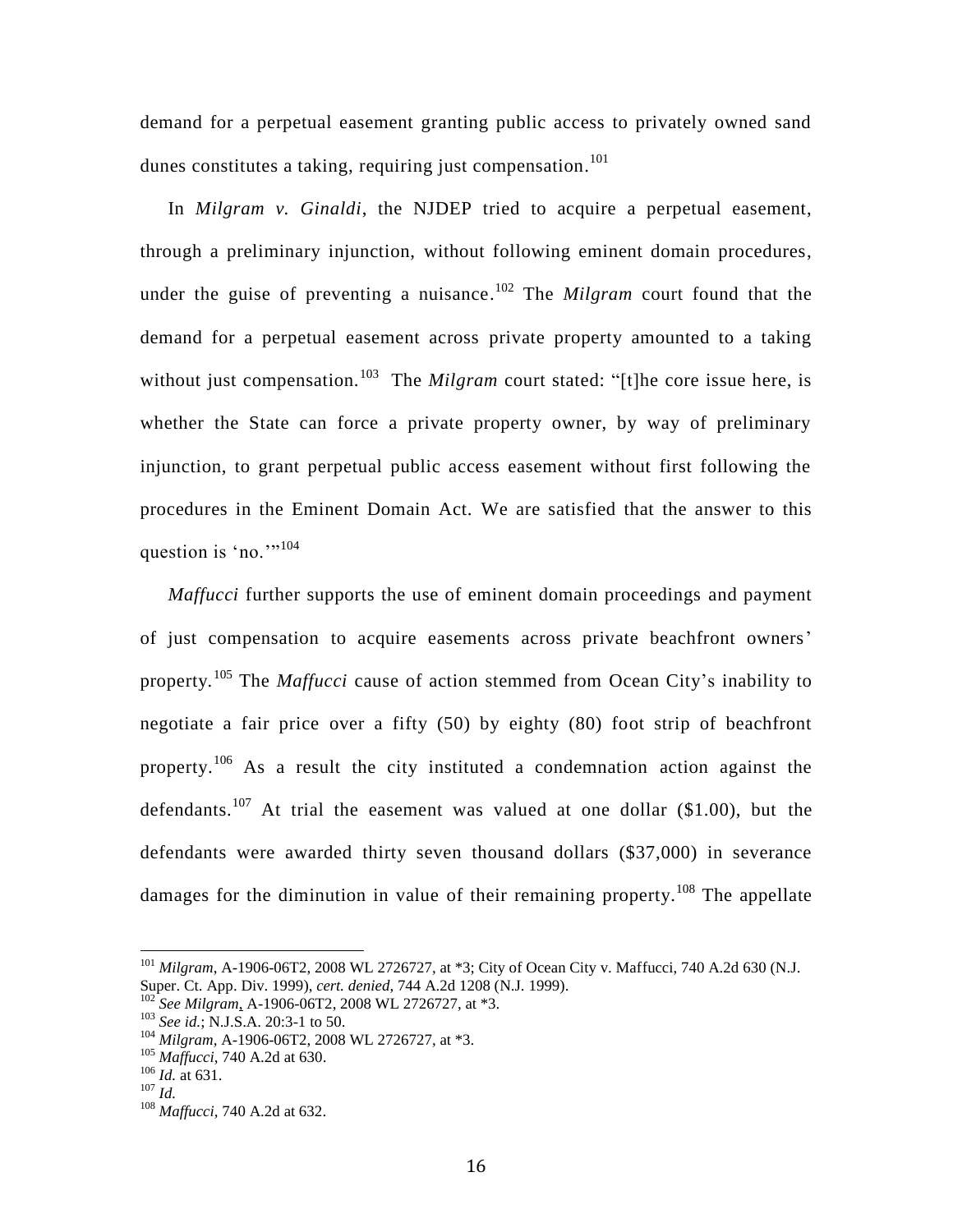court affirmed and found that loss of view, loss of access, loss of privacy, and loss of use are compensable.<sup>109</sup>

#### ii. Valuation of Condemned Property

The fundamental principle of eminent domain is that the government cannot condemn private property without "just compensation."<sup>110</sup> "When the State takes private property for a public purpose under the provisions of the Eminent Domain Act of 1971, N.J.S.A.  $20:3-1$  to  $-50$ , the property owner is entitled to just compensation."<sup>111</sup>

The statute provides that where the whole property is taken, the measure of damages is fair market value at the date of taking. <sup>112</sup> However, when the condemnation only amounts to a partial taking, the owner is entitled to "severance damages."<sup>113</sup> Severance damages are measured by the diminution in value of the remaining property.<sup>114</sup> This calculation includes both the value of the land seized by the government and the decline in value of the remaining land.<sup>115</sup> With respect to sand dunes, the courts have recognized that loss of view, access, use, and privacy are elements taken into consideration when calculating diminution in value.<sup>116</sup>

Specifically, the *Maffucci* court cited cases from other jurisdictions that came to the same conclusion.

<sup>109</sup> *Id.* at 641.

 $110$  N.J.S.A. 20:3-6.

<sup>111</sup> *Maffucci,* 740 A.2d. at 640.

<sup>112</sup> *Id.*

<sup>113</sup> *Id.*

<sup>114</sup> *Id*.  $\int_{115}^{14}$  *Id.* 

<sup>116</sup> *Id.* at 641.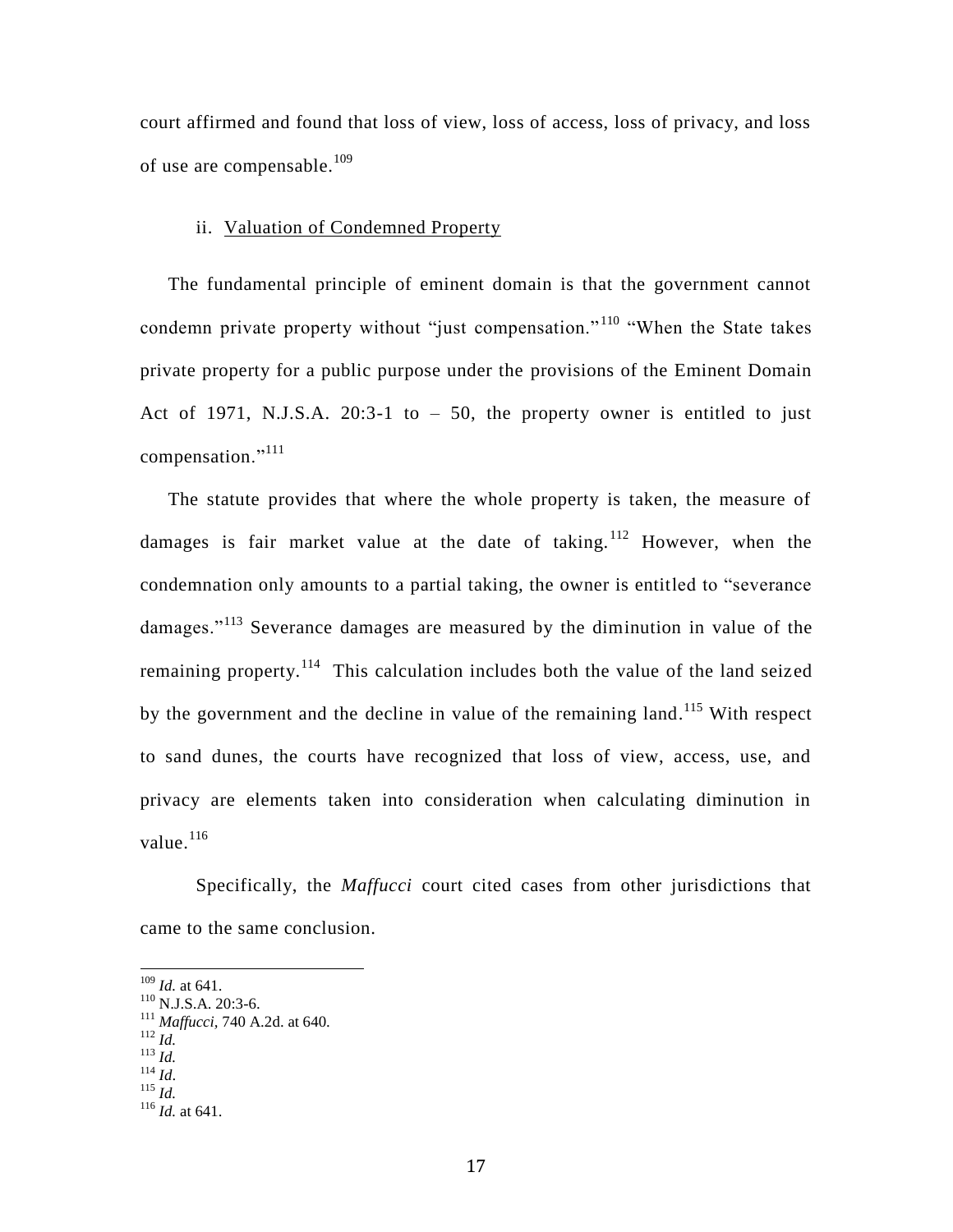Items such as view, access to beach property, freedom from noise, etc., are unquestionably matters which a willing buyer in the open market would consider in determining the price he would pay for ... real property.... [T]o the extent that the reasonable expectation of their continuance is destroyed by construction placed upon part taken, this owner suffers damages for which compensation must be  $p$ aid.<sup>117</sup>

The court went further on to note that "a property owner is entitled to present evidence concerning, and receive compensation for, all damage to the value of the remainder resulting from a partial taking of real property," including "aesthetic damage and loss of view" of the city's skyline and mountains behind it.  $118$ 

More recently in *City of Ocean City v. 2825 Wesley Ave. Condo. Ass'n*, the appellate affirmed a finding that defendant was entitled to severance damages for the loss of view, direct access to beach, and infringement of the residents' privacy rights.<sup>119</sup> In that case, Ocean City brought a condemnation action against the owners of beachfront duplexes to obtain a strip of land for sand dune construction and maintenance.<sup>120</sup> The project involved the construction of new sand dunes along seven miles of beachfront property to protect the beach.<sup>121</sup> The town commissioners issued a report declaring that just compensation to be warded was valued at one dollar  $($1.00).<sup>122</sup>$  The Court, however, disagreed.

Where the seizure only constitutes a partial taking of a larger parcel, the owner is entitled to recover the difference in the fair market value of their property in its "'before' condition and the fair market value of the remaining portion after the

<sup>117</sup> Pierpont Inn, Inc. v. State, 70 Cal.2d 282 (1969), *overruled on other grounds*, Los Angeles County, Metro. Transp. Authority v. Continental Dev. Corp., 16 Cal.4th 694 (1997).

<sup>118</sup> La Plata Elec. Assoc. v. Cummins, 728 P.2d 696, 696-97 (Colo.1986).

<sup>&</sup>lt;sup>119</sup> City of Ocean City v. 2825 Wesley Ave. Condo. Ass'n, 796 A.2d 291, 293 (N.J. Super. Ct. App. Div. 2002).

<sup>120</sup> *2825 Wesley Ave. Condo. Ass'n,* 796 A.2d at 293.

 $121 \overline{Id}$ .

<sup>122</sup> *Id.*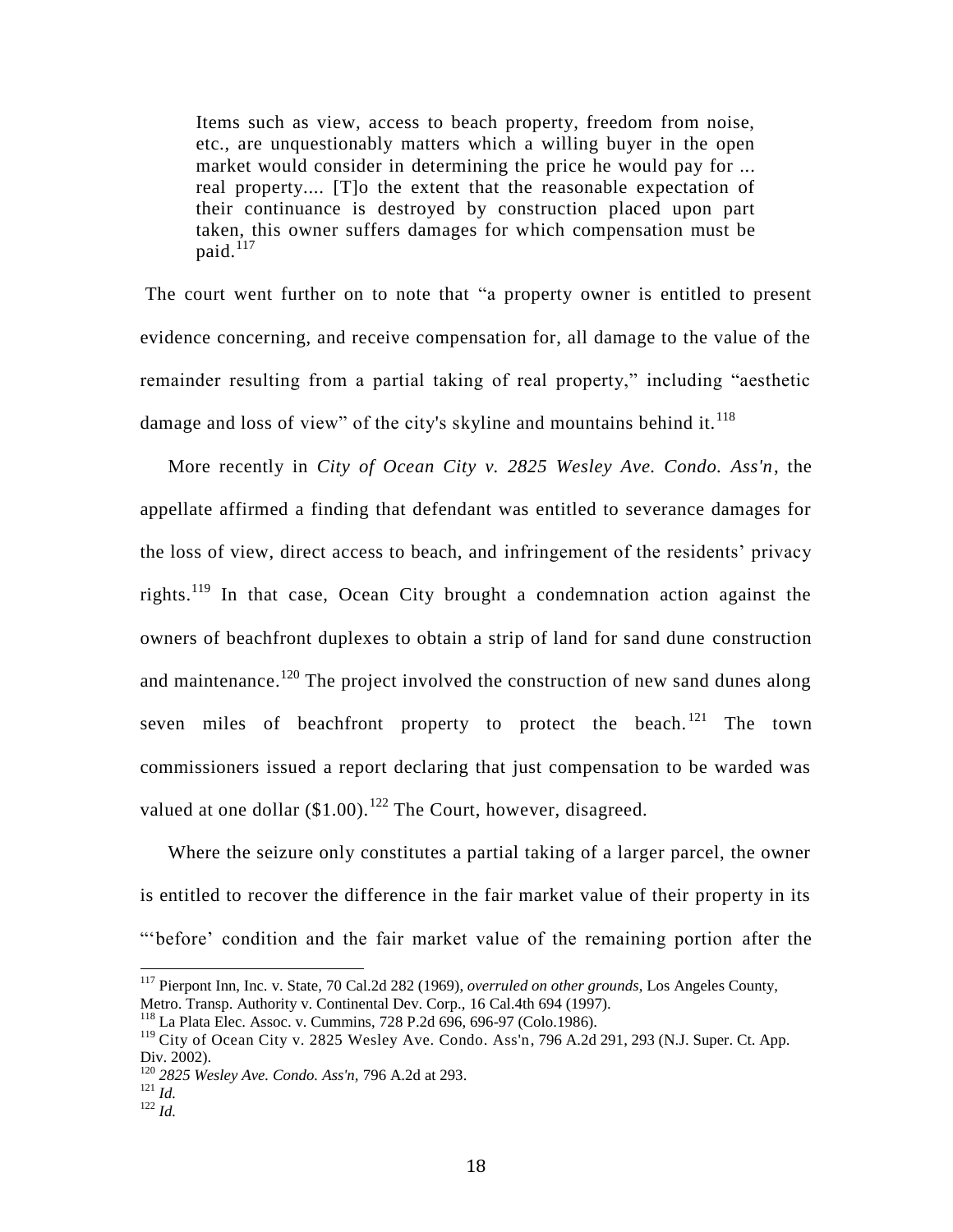construction of the improvement of the portion taken."<sup>123</sup> The court found that the pertinent factors such as "view, access to beach property, freedom from noise, etc.," were undoubtedly factors a potential buyer would consider in determining the price for any given piece of real property.  $124$ 

So far, the courts have consistently recognized that State government must follow eminent domain proceedings and pay just compensation for condemned property.<sup>125</sup> They have also recognized that loss of view, access, use, and privacy are elements taken into consideration when calculating diminution in value.<sup>126</sup> However, the finding that beach replenishment creates a specific benefit to private beachfront property holders would drastically alter these clearly established principles laid out above.

#### iii. General vs. Specific Benefit

In certain limited circumstances, the project for which the land is being condemned confers a special benefit to the rest of the parcel.<sup>127</sup> In such cases, the value of the special benefit may offset the award to which the "defendant would otherwise be entitled for damage to the remainder." <sup>128</sup> In contrast, general benefits are those produced by the improvement, which, a condemned land owner shares in common with all other property owners in the area.<sup>129</sup> General benefits may not be considered to reduce compensation. In fact, "neither side in a condemnation case is entitled to have the jury consider the project's general benefits to the property,

<sup>123</sup> *2825 Wesley Ave. Condo. Ass'n,* 796 A.2d at 293.

<sup>124</sup> *Id.*

<sup>125</sup> *McCann*, 771 A.2d at 1131.

<sup>126</sup> *Nollan*, 483 U.S. at 827.

<sup>127</sup> *Borough of Harvey Cedars*, 40 A.3d at 8.

<sup>128</sup> *Id.*

<sup>129</sup> *Id.* at 81.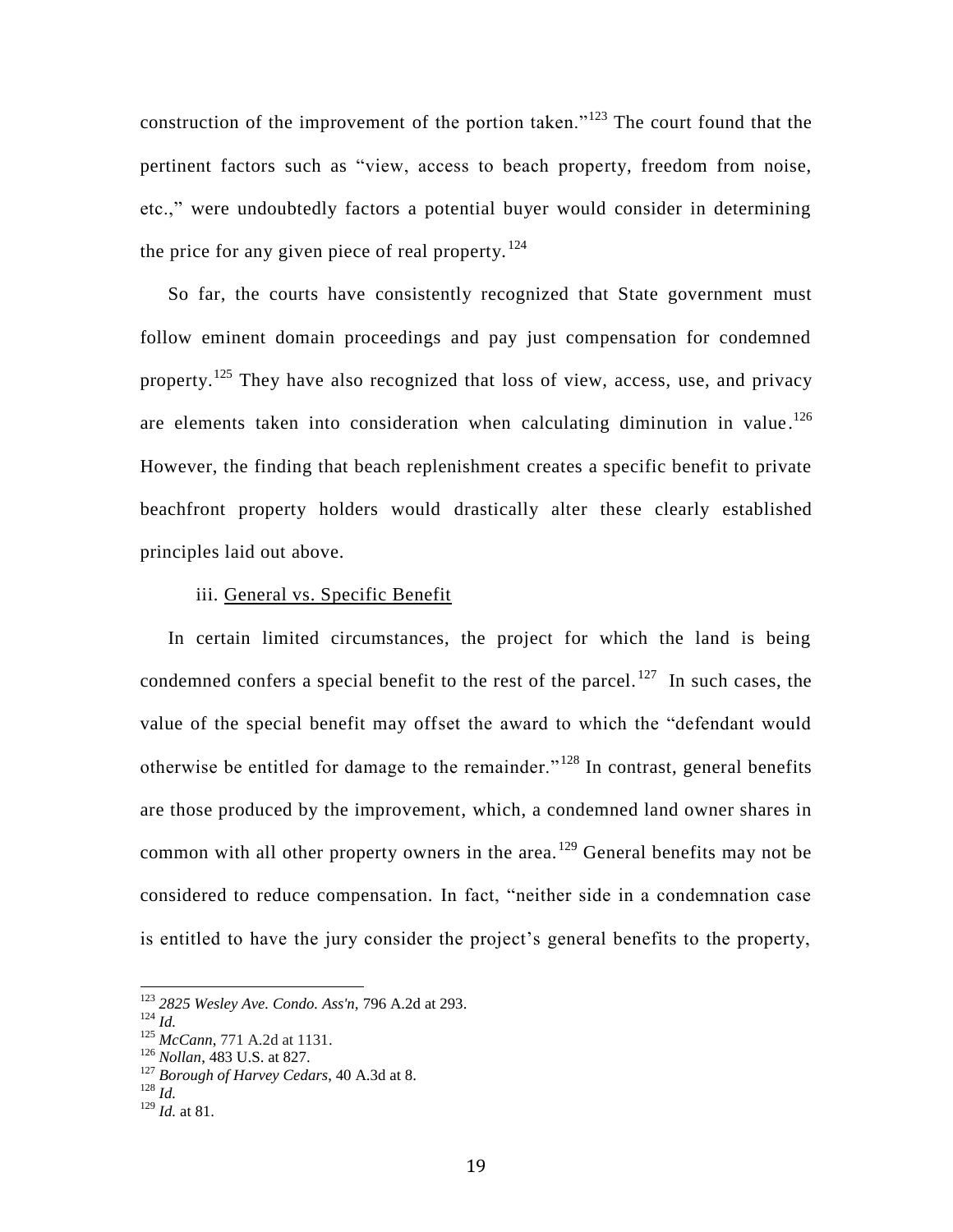either to increase or decrease a compensation award." <sup>130</sup> Thereby, the applicable rule in a normal condemnation case is that the "proper basis of compensation is the value of the property as it would be at the time of the taking disregarding depreciation or inflation."<sup>131</sup> In the present case, this prevents the jury from hearing testimony about the benefits provided by the restoration and maintenance of the sand dune: primarily storm surge protection.

Now pending before the New Jersey Supreme Court is *Borough of Harvey Cedars* v. *Karan*. <sup>132</sup> The sand dune at issue in *Borough of Harvey Cedars* is one part of a line of dunes that will eventually run the length of the ocean side of Long Beach Island.<sup>133</sup> Borough of Harvey Cedars challenged the determination that the easement conferred a general benefit to the beachfront property owner.<sup>134</sup> The appellate court affirmed the trial court's decision, despite recognition that the house is now safer from storm damage.<sup>135</sup> The trial court found that the construction did not confer a special benefit to defendants, but a general benefit that protected the island and its inhabitants from the "destructive impact of hurricanes and nor'easters."<sup>136</sup> Defendants' were awarded \$375,000 in damages.<sup>137</sup>

The central question on certification is "whether the public construction of an oceanfront dune reaching twenty-two feet in height, for which the Borough condemned an easement on defendant's land, conferred a *special benefit* to

l

<sup>133</sup> *Id.*

- <sup>137</sup> *Id.*
- 

 $130$  Ridgewood v. Sreel Investment Corp., 145 A.2d 306 (N.J. 1958).

<sup>131</sup> *Id.*

<sup>132</sup> *Borough of Harvey Cedars*, 40 A.3d at 75.

<sup>134</sup> *Id.* at 77.

<sup>135</sup> *Id.*  $136$   $\frac{1}{10}$ .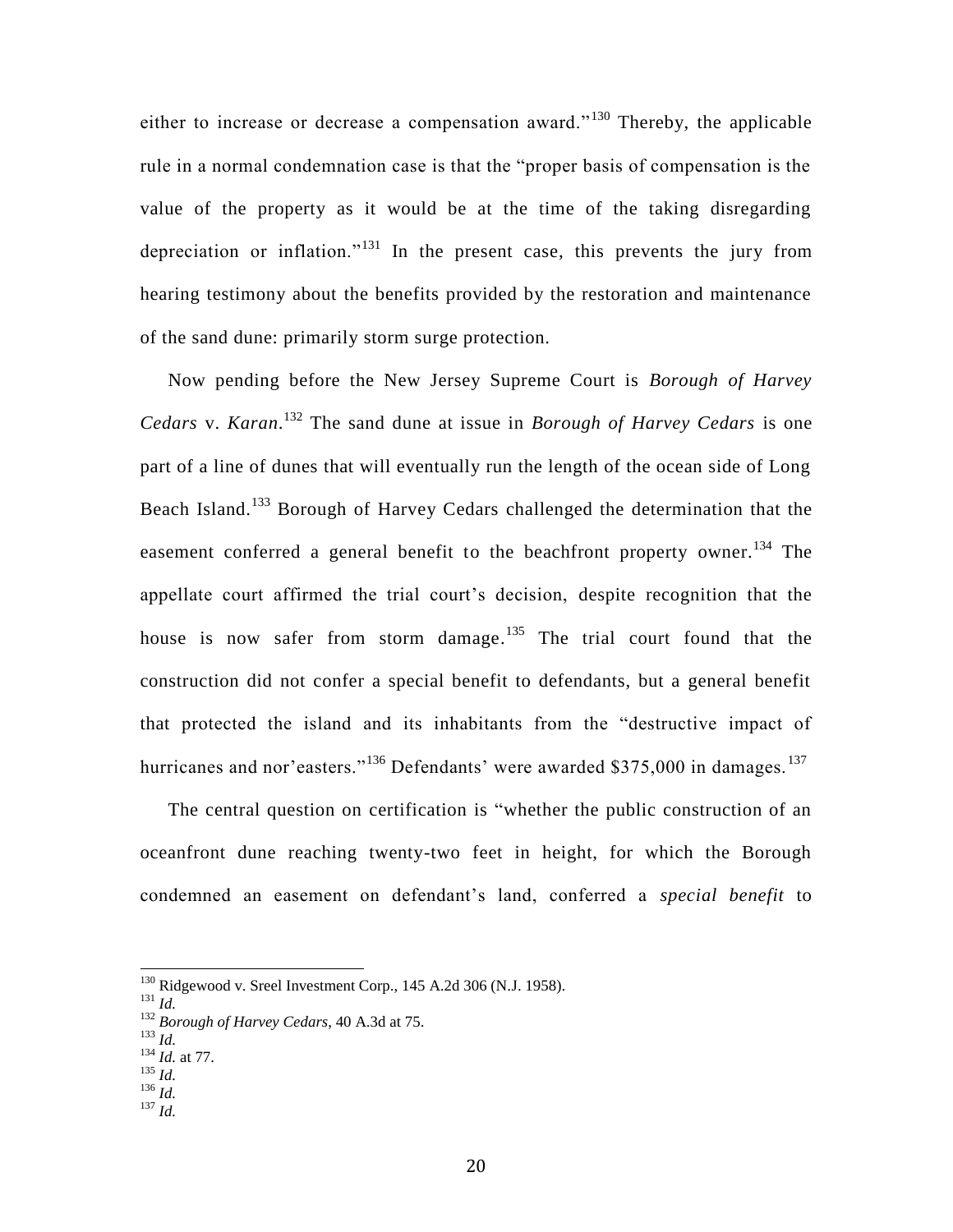defendant."<sup>138</sup> This question answered in the affirmative would not only drastically change previous sand dune case law, but make it obsolete. The finding that the sand dunes confer a special benefit would allow the jury to hear evidence relating to the value it conferred particularly to the beachfront property owner.<sup>139</sup> Essentially, this would allow the jury to hear testimony that the sand dunes provide storm protection.<sup>140</sup> The value of this protection would then be used to offset the against the just compensation awarded by the jury.<sup>141</sup>

As indicated by the cases above,  $142$  the finding of a special benefit conferred would make procedures under the Eminent Domain Act nothing but a mere formality. The town commissioners in *2825 Wesley Ave. Condo. Ass'n* found the value of the easement to be one dollar  $(\$1.00).^{143}$  Likewise, the trial court in *Maffucci* also concluded the value to be one dollar  $(\$1.00)$ .<sup>144</sup> The destruction caused by Hurricane Sandy further supplants this position. As discussed earlier, there is much public discussion about the benefits provided by sand dunes and their ability to prevent storm destruction. It is difficult to imagine a "jury of your peers" from coastal municipalities that are not aware of this public discussion or suffered the consequence of Hurricane Sandy.

### iv. Sand Dunes & other Public Uses: Do they Really Confer a Special Benefit?

<sup>138</sup> *Borough of Harvey Cedars*, 40 A.3d at 77.

<sup>139</sup> *Id.*

<sup>140</sup> *Id.*

<sup>141</sup> *Id.*

<sup>142</sup> *2825 Wesley Ave. Condo. Ass'n,* 796 A.2d at 293; *Maffucci,* 740 A2d. at 640.

<sup>143</sup> *2825 Wesley Ave. Condo. Ass'n* 796 A.2d at 293.

<sup>144</sup> *Maffucci*, 740 A2d. at 640.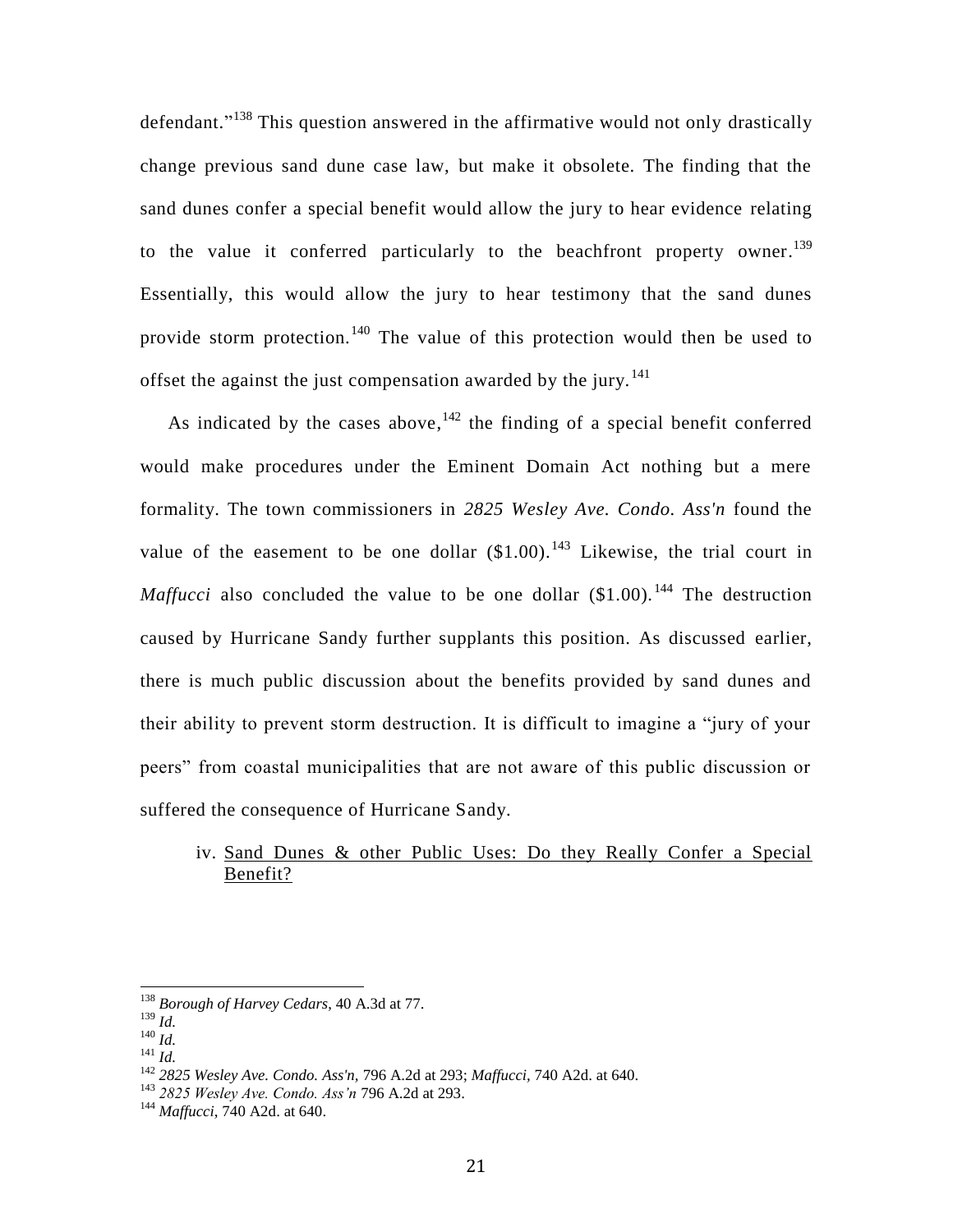New Jersey courts have consistently applied a flexible and deferential standard to determine what constitutes a public use.<sup>145</sup> A public use is considered anything that tends to increase resources, industrial energy, and contributes to the general welfare of the community as a whole.<sup>146</sup>

Since 1891, the courts have recognized that condemnation of private property for use as public roads satisfies the public use requirement.<sup>147</sup> In *City of Trenton v*. *Lenzner,* the acquisition of a privately owned and operated parking lot seized by the city for its own operation was fair and adequate taking.  $148$  The court has also acknowledged that redevelopment of blighted areas was specifically recognized by the New Jersey Constitution as public purpose.<sup>149</sup>

Even more telling of the broad recognition of public purpose occurred in *Mount Laurel Twp. v. MiPro Homes, L.L.C.*<sup>150</sup> Mount Laurel Township sought to acquire land "to limit the development, thereby to limit the overcrowded schools, traffic congestion and pollution that accompanies development." <sup>151</sup> The court found that this is consistent with the public interest in acquiring open space for recreation and conservation purposes.<sup>152</sup>

<sup>150</sup> Mount Laurel Twp. v. MiPro Homes, L.L.C, 910 A.2d 617 (N.J. 2006).

<sup>&</sup>lt;sup>145</sup> State Highway Comm'r v. Totowa Lumber & Supply Co., 232 A.2d 655 (N.J. Super. Ct. App. Div.

<sup>1967) (</sup>citing State Highway Comm'r v. Davis, 209 A.2d 633 (N.J. Super. Ct. App. Div. 1965), *cert. denied*, 215 A.2d 30 (N.J. 1965)).

<sup>&</sup>lt;sup>146</sup> 769 Associates, L.L.C., 800 A.2d at 91(public use is synonymous with public benefit, public advantage, or public utility).

North Baptist Church v. Orange, 22 A. 1004 (N.J. 1891).

<sup>&</sup>lt;sup>148</sup> City of Trenton v. Lenzner 109 A.2d 409 (N.J. 1954).

<sup>&</sup>lt;sup>149</sup> Vineland Const. Co., Inc. v. Twp. of Pennsauken, 928 A.2d 856, 868 (N.J. Super. Ct. App. Div. 2007).

 $151$  MiPro Homes, L.L.C., 910 A.2d at 618.

<sup>152</sup> *Id.*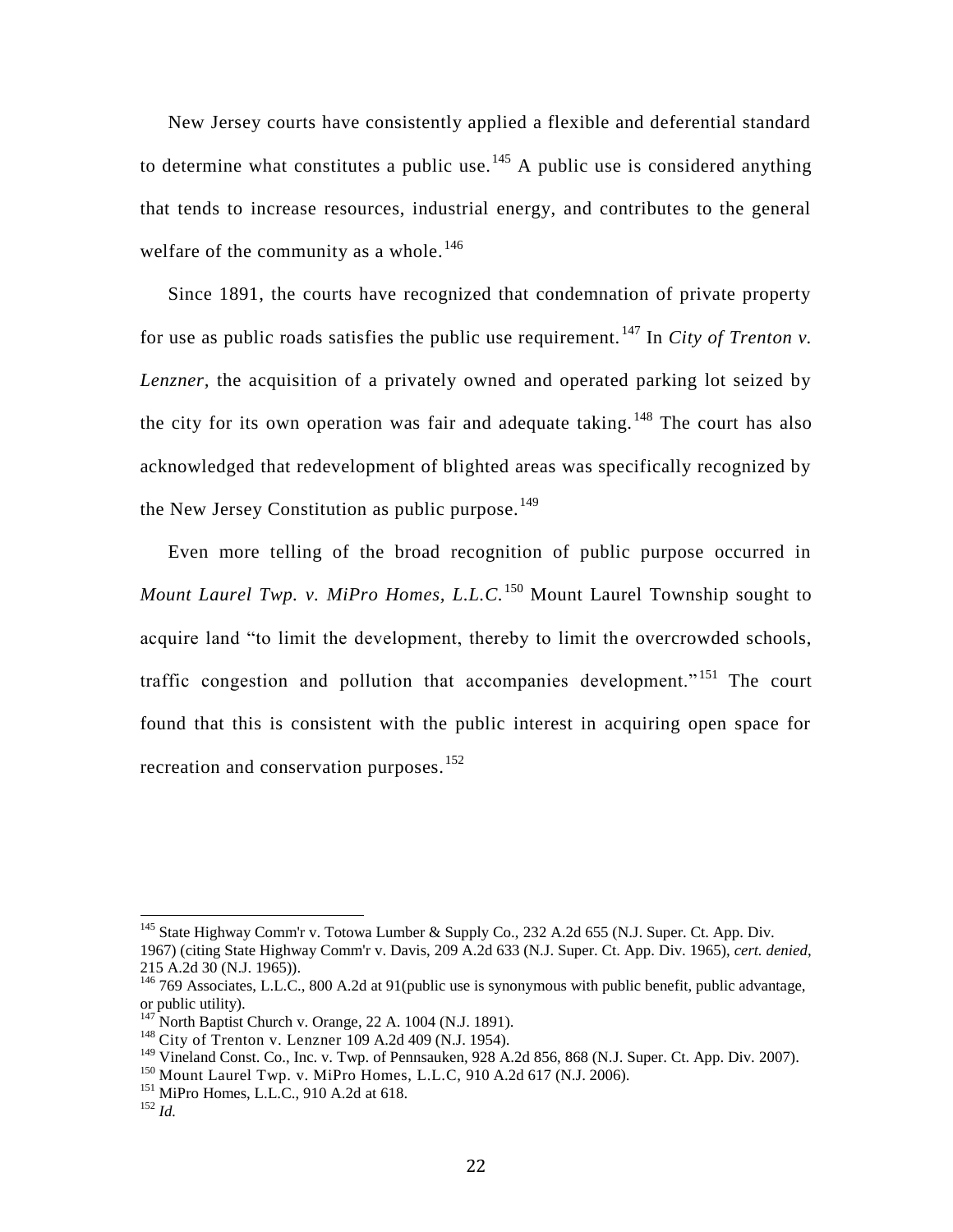A key aspect of the definition of a "public use" is that it must contribute to the general welfare of the community as a whole.<sup>153</sup> Coincidentally, this is the basis of the argument used by government officials, like Governor Christie, for "taking" sand dune property.<sup>154</sup> They argue that the sand dunes provide storm protection to the entire community.<sup>155</sup> Given that they are acknowledging the overall benefit sand dunes provide to the entire community, it is hard to recognize the existence of a special benefit conferred to the beachfront property owners.

As stated in *State v. Interpace Corp.,* "general benefits are those produced by the improvement which a property owner may enjoy in the future in common with all other property owners in that area."<sup>156</sup> The *N.J. Tpke. Auth. v. Herrontown Woods, Inc.* court further explained "with respect to special benefits the question was whether there was advantage likely to accrue to this property…over and above the advantages to other property in that vicinity."<sup>157</sup> It is clear that sand dunes provide an overall benefit and promote the general welfare of the community, but the extent that beachfront property owners are provided with a benefit above and beyond other residents is questionable.

In *Borough of Harvey Cedars,* the court relied on the example set forth in *Sullivan v. North Hudson Railroad Co.*<sup>158</sup> The issue in that case was whether the

<sup>&</sup>lt;sup>153</sup> N.J.S.A. 20:3-6.

<sup>&</sup>lt;sup>154</sup> Melissa Hayes & Karen Sudol, *A duel over sand dunes as residents fight Christie plan to take land*, THE RECORD (Hackensack, N.J.), March 30, 2013,

http://www.northjersey.com/news/sand\_dunes.html?page=all.

 $^{155}$ *Id.* 

<sup>156</sup> State v. Interpace Corp., 327 A.2d 225 (N.J. Super. Ct. App. Div. 1974).

 $157$  The N.J. Tpke. Auth. v. Herrontown Woods, Inc., 367 A.2d 893 (N.J. Super. Ct. App. Div. 1976).

<sup>158</sup> Sullivan v. North Hudson Railroad Co., 18 A. 689, 690 (N.J. 1889).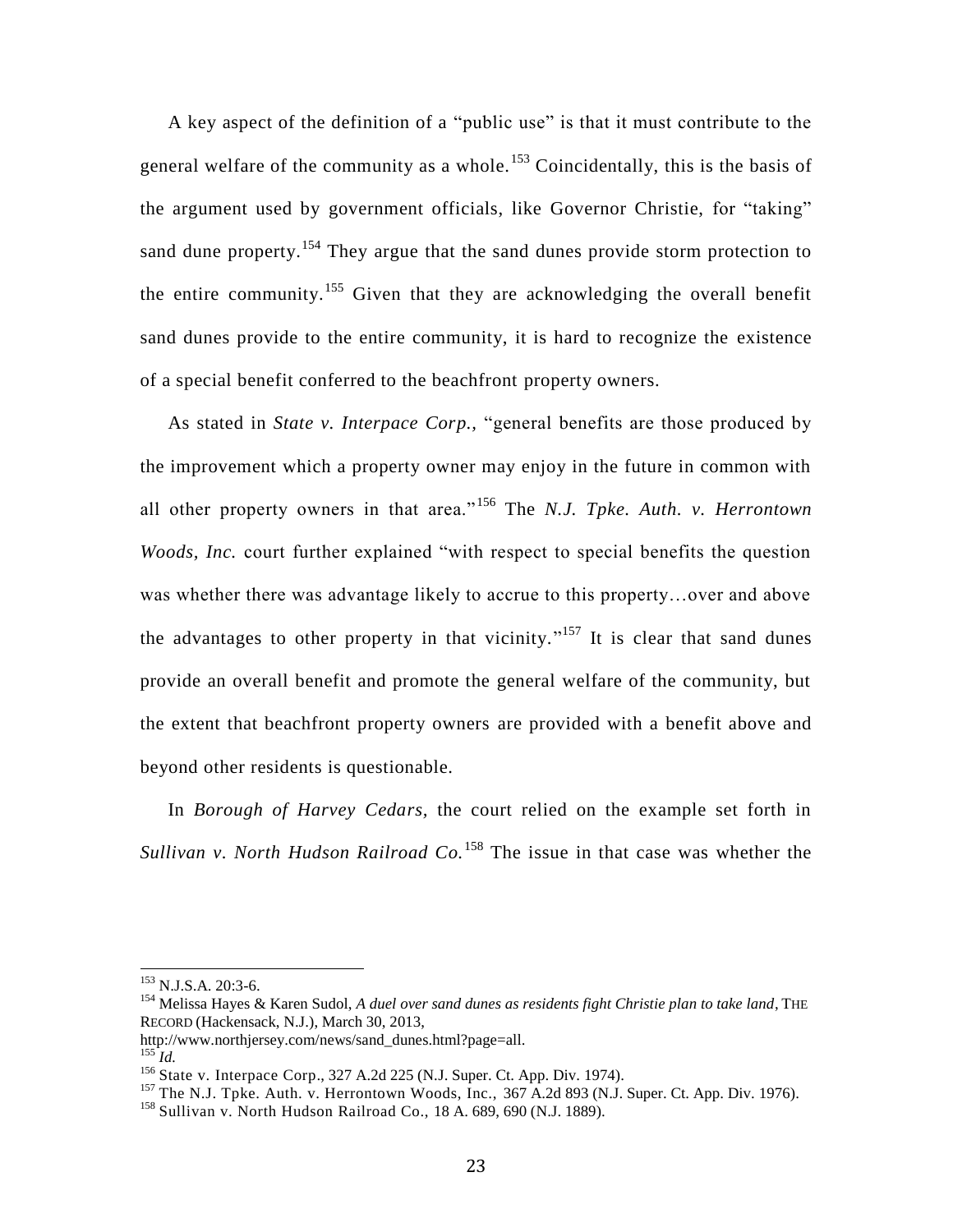construction of railroad tract conferred a general or specific benefit to the private property owner.<sup>159</sup> The *Borough of Harvey Cedars* court reasoned:

that if a railroad project, *intended* to provide transportation and access to commerce for the general area, also happened to result in the draining of a swamp on a defendant's property thereby creating more usable dry land, that would be a special benefit to the defendant's property. Or, if the construction of a railroad embankment across a defendant's land also incidentally provided a retaining wall for defendant's millpond, that would be a special benefit. However, the *incremental* commercial benefit of *proximity* to rail transportation would only be a general benefit to the defendant's property.<sup>160</sup>

Here, the *intended* purpose of construction and maintenance of the sand dunes is to provide the community with protection from violent storms. Similar to property owners near the railroad tract, the property owners that are in a closer proximity to the sand dunes will have an incremental benefit to the public use.  $^{161}$  For example, the beachfront property owner has an incremental benefit over the parcel of land immediately behind him. Both property owners generally benefit from the sand dune, but the beachfront property owner's benefit is arguably greater due to location.<sup>162</sup>

There is also an absence of an incidental benefit to the beachfront property as explained in *Sullivan*. <sup>163</sup> There was no additional creation of dry land or retaining wall.<sup>164</sup> Conversely, beachfront property owners would lose their view, access to beach, use, and privacy.

Moreover, this problem is coupled by the fact that property owners immediately behind them are not forced to give up of their property, but still

<sup>159</sup> *Id.* at 690.

<sup>160</sup> *Borough of Harvey Cedars,* 40 A.3d at 79.

<sup>161</sup> *See id.*

<sup>&</sup>lt;sup>162</sup> Likewise, beachfront property is more vulnerable to violent storms.

<sup>163</sup> *Borough of Harvey Cedars,* 40 A.3d at 79.

<sup>164</sup> *Id.*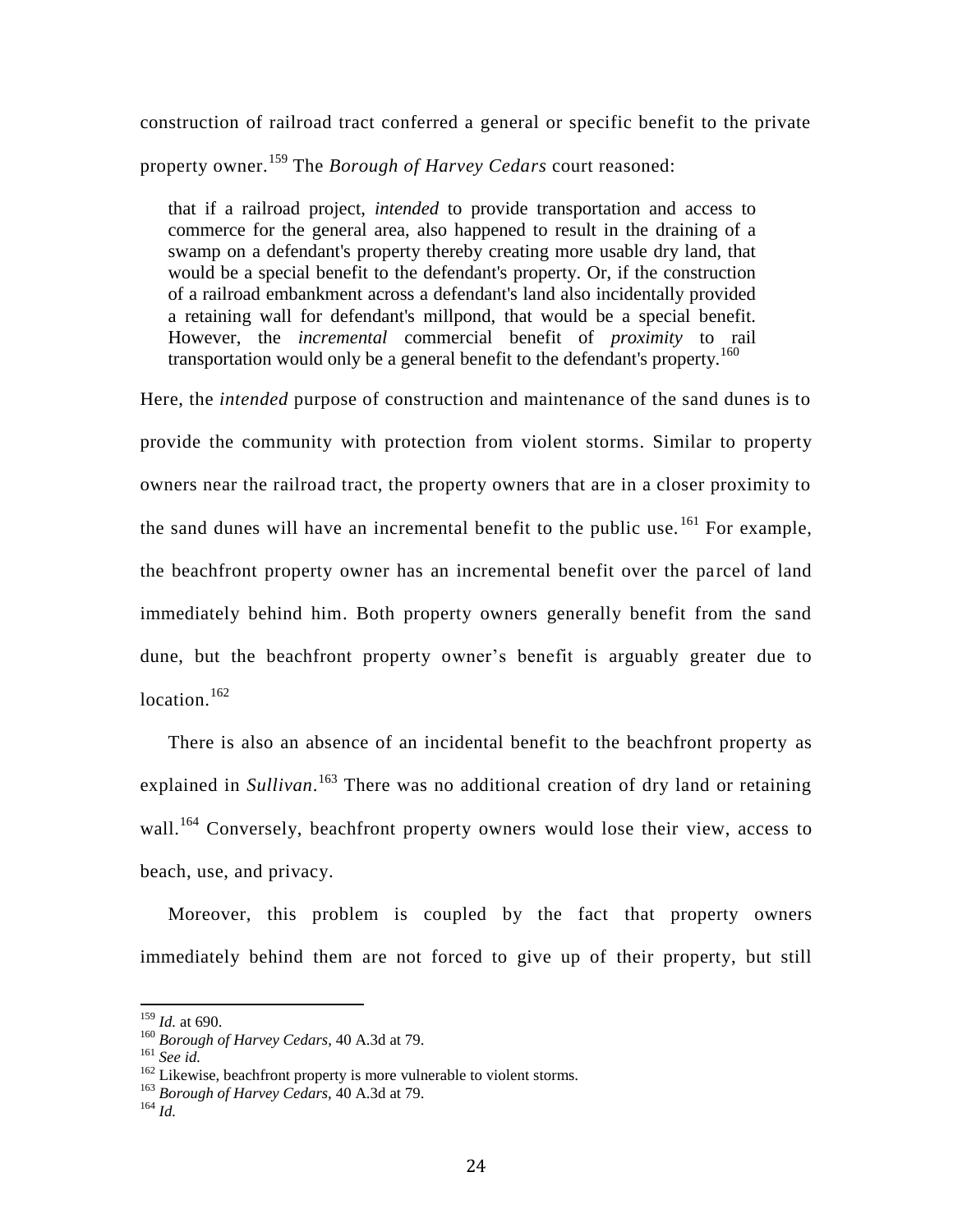benefit from the taking. Given that sand dune property is being seized for the municipalities general benefit, it is fair that beachfront owners are paid just compensation. This prevents beachfront property owners from bearing the full cost of providing a communities' general welfare.

#### IV. Potential Remedies

At its most fundamental basis, the problem between beachfront property owners and local government is money. The loss of view and diminution in the value of beachfront property is obviously a main concern for all holdouts.  $165$  These people have spent hundreds of thousands, if not millions, of dollars to purchase these homes. What differentiates the value of their home on the beach and the parcel of property immediately behind them is the view of the ocean and access to the beach.<sup>166</sup> It is understandable, if not fair, for them to receive some sort of compensation for their loss.

Further, the cost associated with eminent domain and the taking of such property is the main reason that coastal municipalities refuse to condemn these properties.<sup>167</sup> The combined cost of condemning these properties would be exorbitant and the strain on coastal municipalities budget would be unreasonable. $168$ 

A solution to this problem is offering beachfront property owners tax benefits, which, would offset over time or last the duration of the easement.<sup>169</sup> Beachfront

<sup>165</sup> Wanko, *supra* note 46.

<sup>166</sup> *See generally Id.*

<sup>167</sup> Osborne, *supra* note 56.

<sup>168</sup> *Id.*

<sup>169</sup> *See* Desirée Taylor, *Dune Projects Face Objection From Property Owners*, NJ Today, (Feb. 18, 2013), http://www.njtvonline.org/njtoday/video/dune-projects-face-objection-from-property-owners/.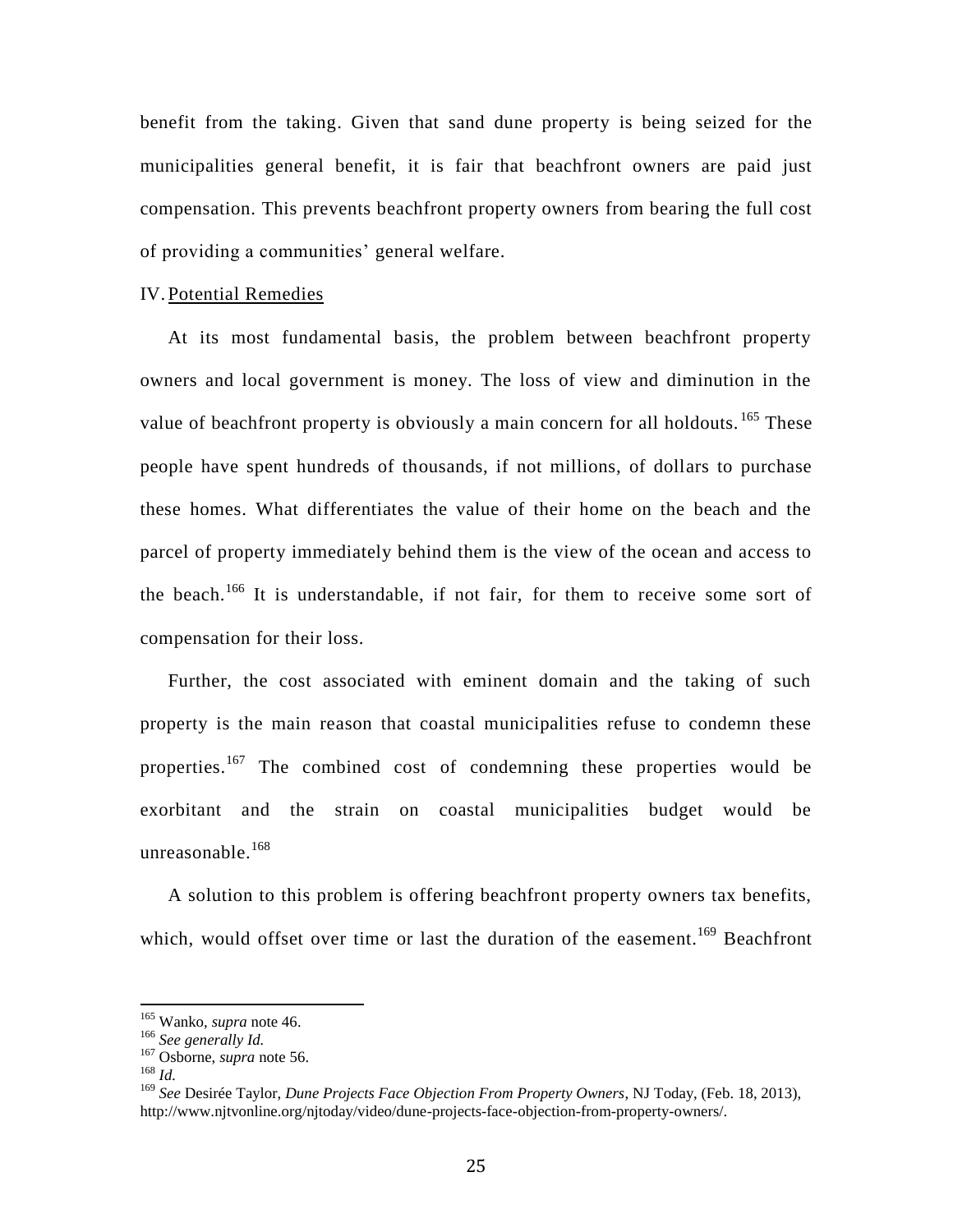property owners pay some of the highest taxes in the state of New Jersey and they are being asked to grant easements to land that will still be included in their overall property tax determination.<sup>170</sup> This would provide beachfront property owners with compensation for their loss, while at the same time prevents coastal municipalities from making large cash payouts.

Besides the loss of view and diminution in property value with the construction of a 22 foot high sand dune in front of their property. The problem that many holdouts have with the easement is the substantive content.<sup>171</sup> They believe that the language is loose enough to permit future construction projects such as boardwalks, restrooms, public access points, and ocean view loss due to the height of the dune.<sup>172</sup> As one resident holdout explained his fear about the grant of a perpetual easement, "[s]omething can happen 30 or 40 years from now. A boardwalk could go in."<sup>173</sup> USACE and NJDEP has tried to quell those concerns with letters of "clarification" or "explanation" about the language of the easement.<sup>174</sup>

On June 17, 2010, USACE provided a letter that stated the easement only conferred the right to "construct, operate, patrol, maintain, repair, rehabilitate, and

<sup>&</sup>lt;sup>170</sup> See Department of the Treasury: Division of Taxation (Jan. 10, 2013),

https://wwwnet1.state.nj.us/Treasury/Taxation/TYTR\_TLSPS\_WEB/Taxlistsearch.aspx. <sup>171</sup> *See* Michael Molinaro, *Final Holgate Holdout Could Sign Easement Soon, Long Beach Twp. Mayor Says*, THE SAND PAPER. NET (Surf City, N.J), Feb. 26, 2013, http://thesandpaper.villagesoup.com/p/finalholgate-easement-holdout-changes-lawyers/968205?cid=1043745#.UYAUueBDvao.

<sup>173</sup> Kirk Moore, *Easements still stalling some N.J. beach restoration*, USA TODAY, January 15, 2013, http://www.usatoday.com/story/news/nation/2013/01/15/sandy-beach-restoration-easements/1566372/. <sup>174</sup> Letter from Ray Cantor, Chief Advisor, NJDEP, to Joseph H. Mancini, Mayor of Long Beach Township, Mar. 12, 2013,

[http://www.longbeachtownship.com/images/LBIDEPRevisedEasementAnswers.pdf;](http://www.longbeachtownship.com/images/LBIDEPRevisedEasementAnswers.pdf) Letter from Craig R. Homesley, Real Estate Division, Chief of Civil Projects Support Branch, U.S. Army Corps. Engineers, to David Rosenblatt, Administrator, NJDEP, and Joseph H. Mancini, Mayor of Long Beach Township, Jun. 17, 2010, http://www.longbeachtownship.com/images/explanation\_of\_easements.pdf.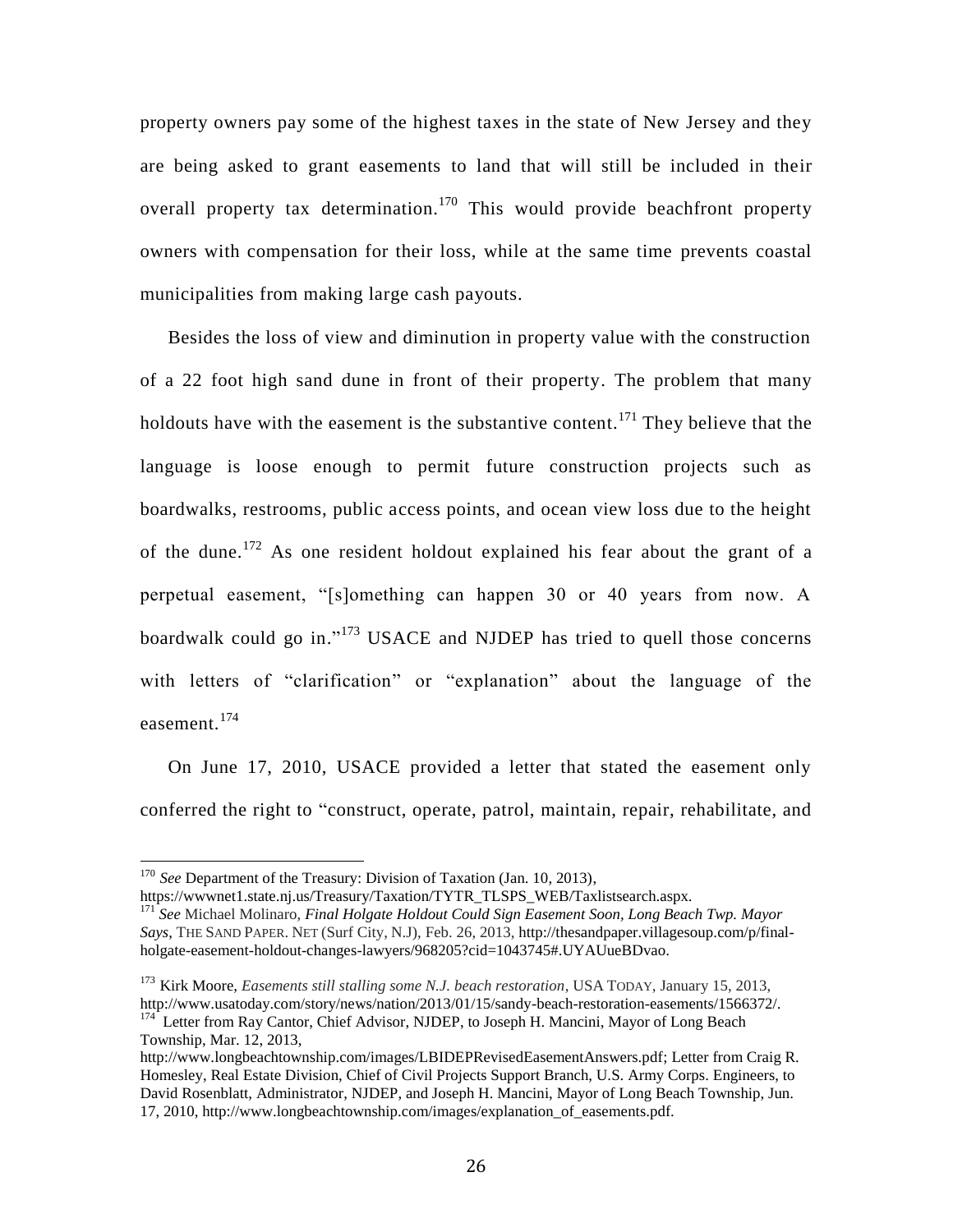replace a public beach, dune system, and other erosion control and storm damage reduction together with appurtenances thereto."<sup>175</sup> The letter goes further to state that no other work, construction, maintenance may be conducted on lands covered by this easement.  $176$ 

As recently as March 12, 2013, NJDEP released another letter to Long Beach Township. The letter stated that the department has repealed public access requirements as part of the condition for receiving federal funding.<sup>177</sup> Additionally, they no longer require bathrooms and public parking every few blocks.<sup>178</sup> Despite these attempts to provide assurances to holdout residents, they have not been successful.

A remedy to this problem is for USACE and NJDEP to explicitly put these limitations in the easement, instead of issuing letters of "clarification" or "explanation." These governmental entities should explicitly state that the easement does not confer the right to construct permanent structures such as boardwalks, restrooms, public access points, etc.

If the intended purpose of the letters is to assure people that government will not build these structures in front of their homes, then why not go the extra step and make the limitations legally binding? It is not clear why this simple solution has not been proposed. By making substantive changes to the easement it would

http://www.longbeachtownship.com/images/explanation\_of\_easements.pdf.  $176$  *Id.* 

<sup>&</sup>lt;sup>175</sup> Letter from Craig R. Homesley, Real Estate Division, Chief of Civil Projects Support Branch, U.S. Army Corps. Engineers, to David Rosenblatt, Administrator, NJDEP, and Joseph H. Mancini, Mayor of Long Beach Township, Jun. 17, 2010,

<sup>&</sup>lt;sup>177</sup> Letter from Ray Cantor, Chief Advisor, NJDEP, to Joseph H. Mancini, Mayor of Long Beach Township, Mar. 12, 2013,

[http://www.longbeachtownship.com/images/LBIDEPRevisedEasementAnswers.pdf.](http://www.longbeachtownship.com/images/LBIDEPRevisedEasementAnswers.pdf) <sup>178</sup> *Id.*